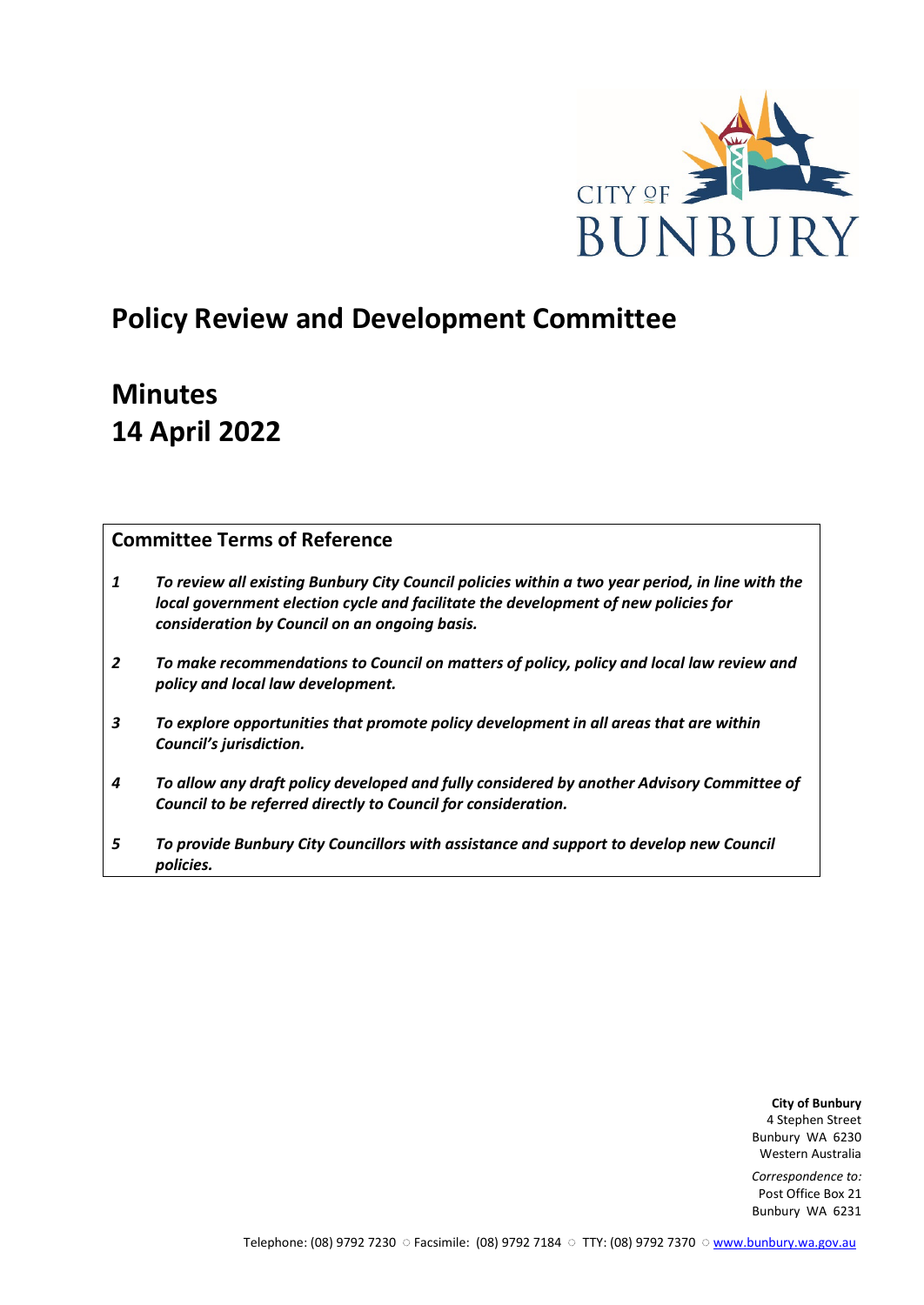

# **Table of Contents**

Subject

Item No

# Page No

| 1.  |     |  |  |  |  |
|-----|-----|--|--|--|--|
| 2.  |     |  |  |  |  |
| 3.  |     |  |  |  |  |
| 4.  |     |  |  |  |  |
|     | 4.1 |  |  |  |  |
|     | 4.2 |  |  |  |  |
| 5.  |     |  |  |  |  |
| 6.  |     |  |  |  |  |
| 7.  |     |  |  |  |  |
| 8.  |     |  |  |  |  |
|     | 8.1 |  |  |  |  |
|     | 8.2 |  |  |  |  |
|     | 8.3 |  |  |  |  |
|     | 8.4 |  |  |  |  |
|     | 8.5 |  |  |  |  |
|     | 8.6 |  |  |  |  |
|     | 8.7 |  |  |  |  |
|     | 8.8 |  |  |  |  |
|     | 8.9 |  |  |  |  |
| 9.  |     |  |  |  |  |
|     | 9.1 |  |  |  |  |
|     | 9.2 |  |  |  |  |
| 10. |     |  |  |  |  |
| 11. |     |  |  |  |  |
|     |     |  |  |  |  |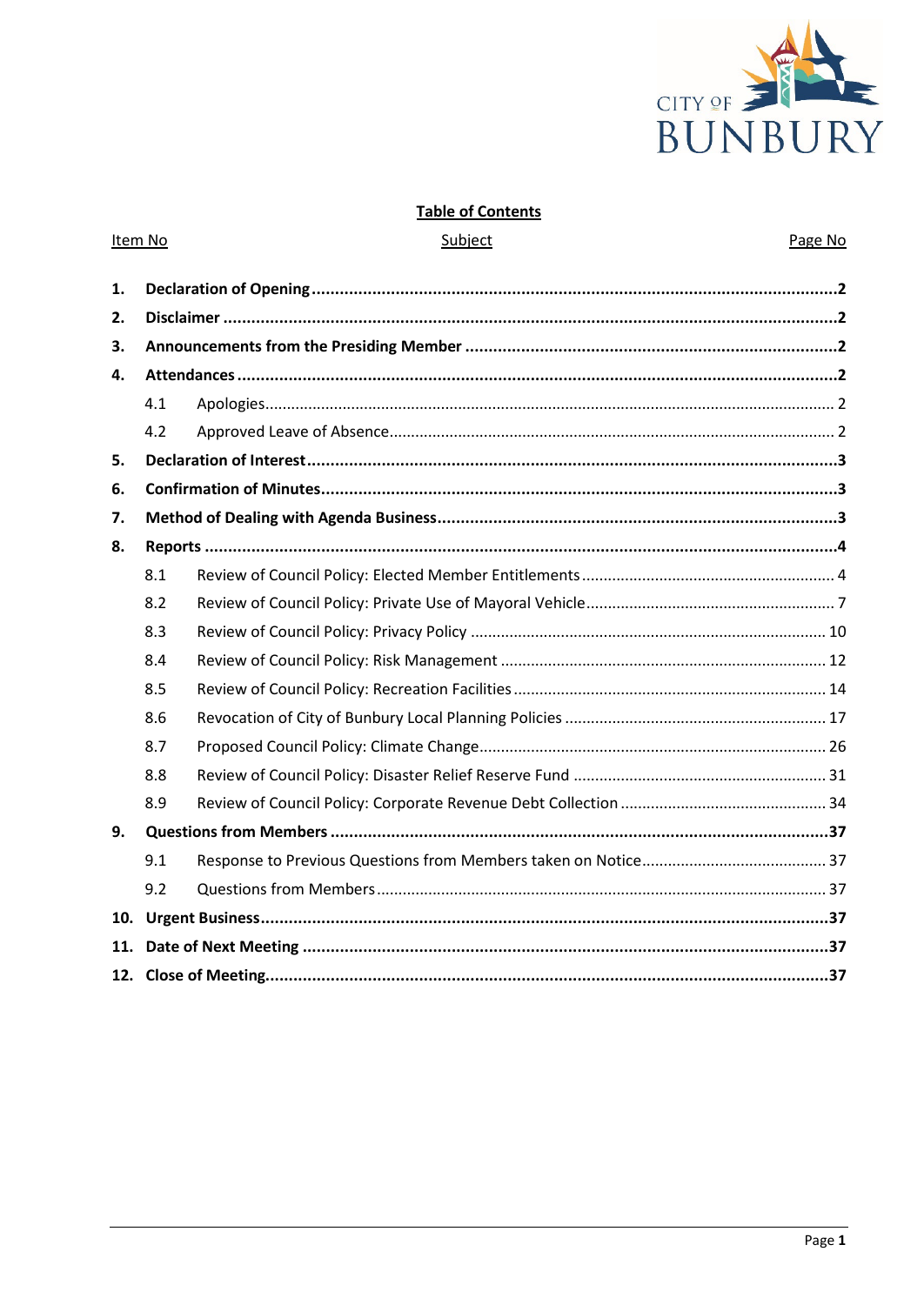# <span id="page-2-0"></span>**1. Declaration of Opening**

The Presiding Member declared the meeting open at 3:32pm.

# <span id="page-2-1"></span>**2. Disclaimer**

Not applicable to this committee.

# <span id="page-2-2"></span>**3. Announcements from the Presiding Member**

Nil

# <span id="page-2-3"></span>**4. Attendances**

*Committee Members:*

| <b>Member Name</b> | Representing                       |
|--------------------|------------------------------------|
| Cr Wendy Giles     | City of Bunbury                    |
| Cr Karen Steele    | City of Bunbury                    |
| Cr Marina Quain    | City of Bunbury                    |
| Cr Cheryl Kozisek  | City of Bunbury (Presiding Member) |
| Cr Tresslyn Smith  | City of Bunbury                    |

# *Ex-officio Members (non-voting):*

| <b>Member Name</b>                       | Representing                                     |
|------------------------------------------|--------------------------------------------------|
| Mr Gary Barbour                          | A/Chief Executive Officer                        |
| Mrs Karin Strachan (via Microsoft Teams) | Director Strategy and Organisational Performance |

# *Support Staff:*

| <b>Name</b>                          | <b>Title</b>                                |
|--------------------------------------|---------------------------------------------|
| Mrs Leanne French                    | Senior Governance and Risk Officer          |
| Mr Liam Murphy                       | Governance Officer                          |
| Mr David Russell                     | <b>Manager Community Facilities</b>         |
| Ms Saphron Wheeler                   | <b>Environmental Sustainability Officer</b> |
| Mr Anthony Pick                      | Senior Planning Officer                     |
| Ms Vicki Gregg (via Microsoft Teams) | <b>Team Leader Financial Accounting</b>     |

# <span id="page-2-4"></span>**4.1 Apologies**

Nil

# <span id="page-2-5"></span>**4.2 Approved Leave of Absence**

Nil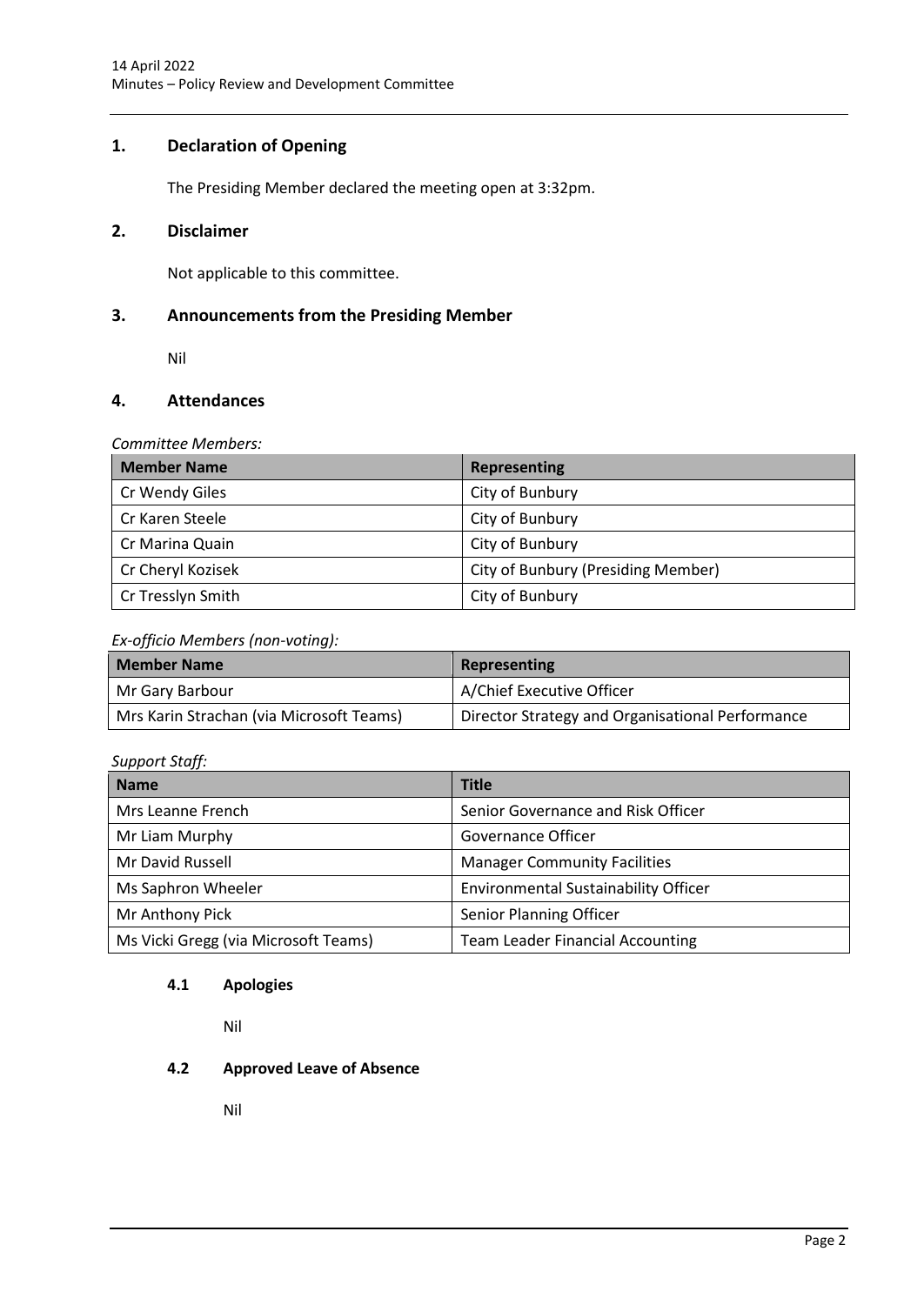# <span id="page-3-0"></span>**5. Declaration of Interest**

IMPORTANT: Committee members to complete a "Disclosure of Interest" form for each item on the agenda in which they wish to disclose a financial/proximity/impartiality interest. They should give the form to the Presiding Member before the meeting commences. After the meeting, the form is to be forwarded to the Administration Services Section for inclusion in the Corporate Financial Disclosures Register.

Nil

# <span id="page-3-1"></span>**6. Confirmation of Minutes**

Committee Decision: Moved: Cr Giles Seconded: Cr Quain

**The minutes of the Policy Review and Development Committee Meeting held on 27 January 2022 are confirmed as a true and accurate record.**

**CARRIED**

# <span id="page-3-2"></span>**7. Method of Dealing with Agenda Business**

All items were dealt with in the order they appeared in the agenda.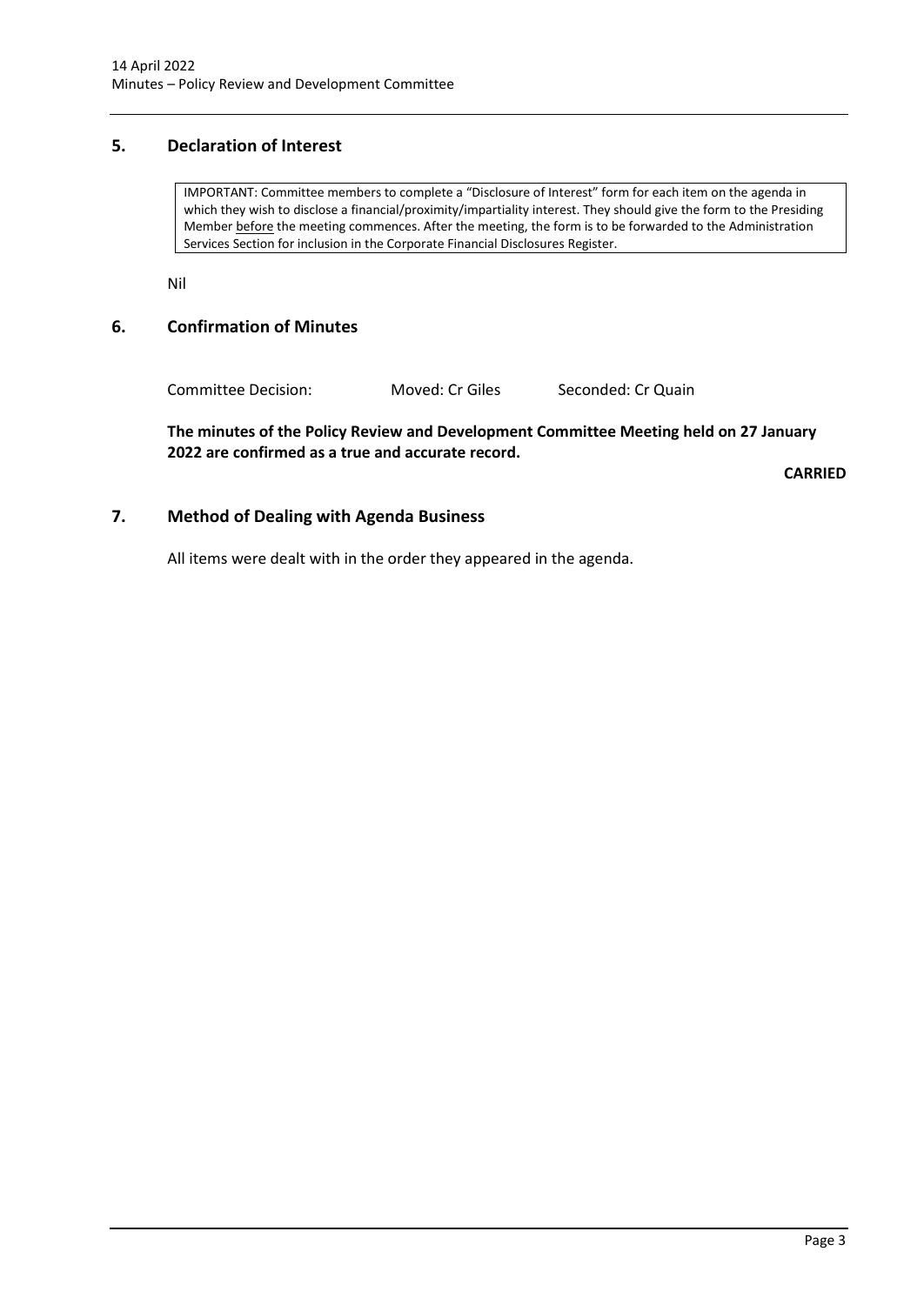# <span id="page-4-0"></span>**8. Reports**

# <span id="page-4-1"></span>**8.1 Review of Council Policy: Elected Member Entitlements**

| <b>File Ref:</b>            | COB/4469                                                         |  |                             |  |
|-----------------------------|------------------------------------------------------------------|--|-----------------------------|--|
| <b>Applicant/Proponent:</b> | Internal                                                         |  |                             |  |
| <b>Responsible Officer:</b> | Greg Golinski, Manager Governance                                |  |                             |  |
| <b>Responsible Manager:</b> | Greg Golinski, Manager Governance                                |  |                             |  |
| <b>Executive:</b>           | Karin Strachan, Director Strategy and Organisational Performance |  |                             |  |
| <b>Authority/Discretion</b> | Advocacy<br>Review                                               |  |                             |  |
|                             | ⊠<br>Executive/Strategic                                         |  | Quasi-Judicial              |  |
|                             | ⊠<br>Legislative                                                 |  | <b>Information Purposes</b> |  |
| <b>Attachments:</b>         | Appendix 1: REVISED Council Policy Elected Member Entitlements   |  |                             |  |

# **Summary**

This report is presented to the Policy Review and Development Committee (PRDC) to facilitate a review of current Council Policy – Elected Member Entitlements.

Council Decision 45/22 from the Ordinary Council Meeting held 22 February 2022 requested that the Policy be returned to the PRDC to consider the incorporation of elements that were discussed at the Strategic Workshop held on 8 February 2022, and in particular clarifying matters in regard to ICT expenses.

# **Executive Recommendation**

That the Policy Review and Development Committee recommend that Council adopt revised Council Policy Elected Member entitlements as presented at Appendix 1.

*Voting Requirement: Simple Majority* 

# **Strategic Relevance**

| Theme 4:       | Our City                                                                   |
|----------------|----------------------------------------------------------------------------|
| Goal:          | Civic leadership, partnerships and sound governance in delivering with and |
|                | for the community.                                                         |
| Objective 4.4: | A skilled organisation, which exercise responsible asset stewardship,      |
|                | sound financial management, and exemplary customer service.                |

# **Regional Impact Statement**

This Policy applies only to the City of Bunbury

# **Background**

The Policy was last reviewed and revised by Council at the Ordinary Council Meeting held on 22 February 2022, however Council decision 45/22 from that Meeting requested that the Policy be returned to the PRDC to consider the incorporation of elements that were discussed at the Strategic Workshop held on 8 February 2022, and in particular clarifying matters in regard to ICT expenses.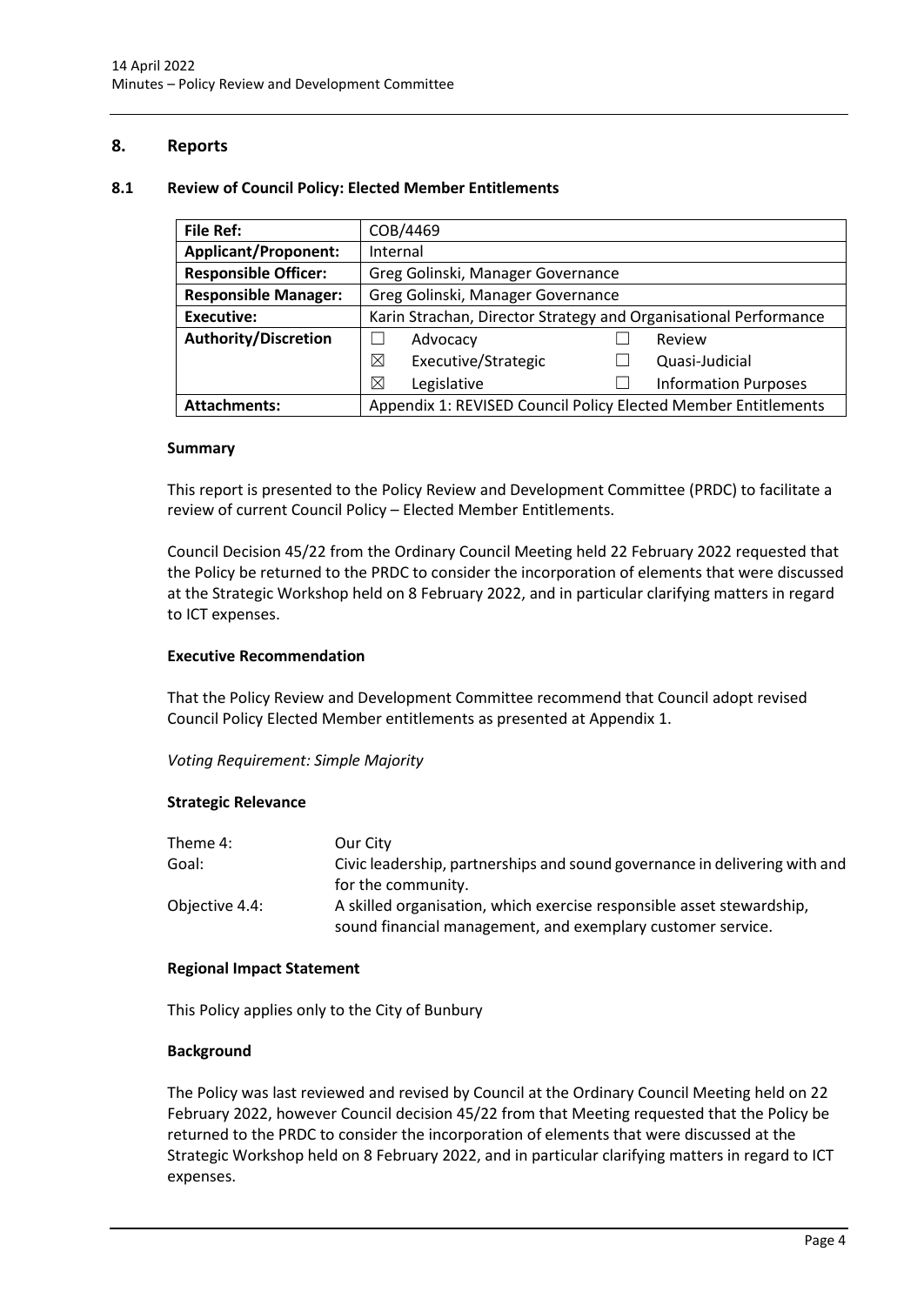# **Council Policy Compliance**

This report facilitates the review of existing Council Policy Elected Member Entitlements.

# **Legislative Compliance**

The *Local Government Act 1995* provides parameters for Elected Member sitting fees and allowances. Further, the SAT determines the levels of sitting fees and allowances payable, with paragraph 17 of the most recent determination into Local Government CEOs and Elected Members relevant in this context:

*It is emphasised that fees and allowances, in lieu of reimbursement of expenses, provided to elected members are not considered payment for work performed in a manner akin to regular employment arrangements. Elected members are provided these fees and allowances to recognise the commitment of their time and to ensure they are not out of pocket for expenses properly incurred in the fulfilment of their duties. The Tribunal's original 2013 determination stated that "fees and allowances provided to elected members are not intended to be full time salaries for members". The Tribunal continues to recognise the degree of voluntary community service in the role of elected members.* 

# **Officer Comments**

Officers have reviewed the current policy in the context of discussion at the Strategic Workshop help on 8 February 2022, with changes reflected at Appendix 1. Note that the proposed changes to the Policy merely give clarification and definition to certain aspects while effectively maintaining the status quo.

# **Analysis of Financial and Budget Implications**

Nil. The proposed changes to the Policy merely give clarification and definition to certain aspects while effectively maintaining the status quo.

# **Community Consultation**

Nil

# **Elected Member/Officer Consultation**

This matter is presented to the Policy Review and Development Committee for consideration.

# **Applicant Consultation**

Not applicable.

# **Timeline: Council Decision Implementation**

Immediately following Council decision.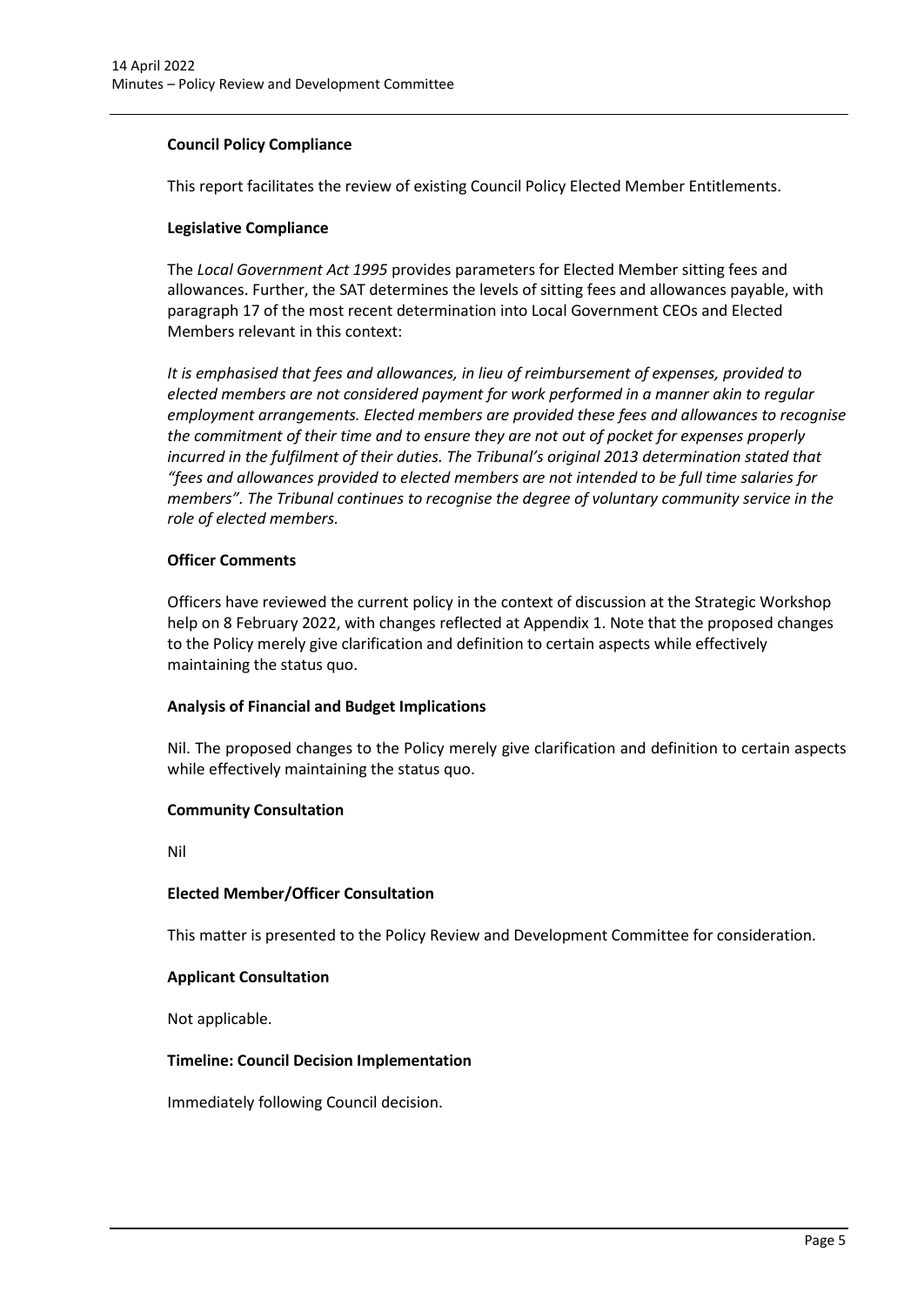# **Outcome of Meeting – 14 April 2022**

The Executive Recommendation was moved by Cr Giles and seconded by Cr Steele and was CARRIED unanimously as follows:

**That the Policy Review and Development Committee recommend that Council adopt revised Council Policy Elected Member Entitlements as presented at Appendix 1.**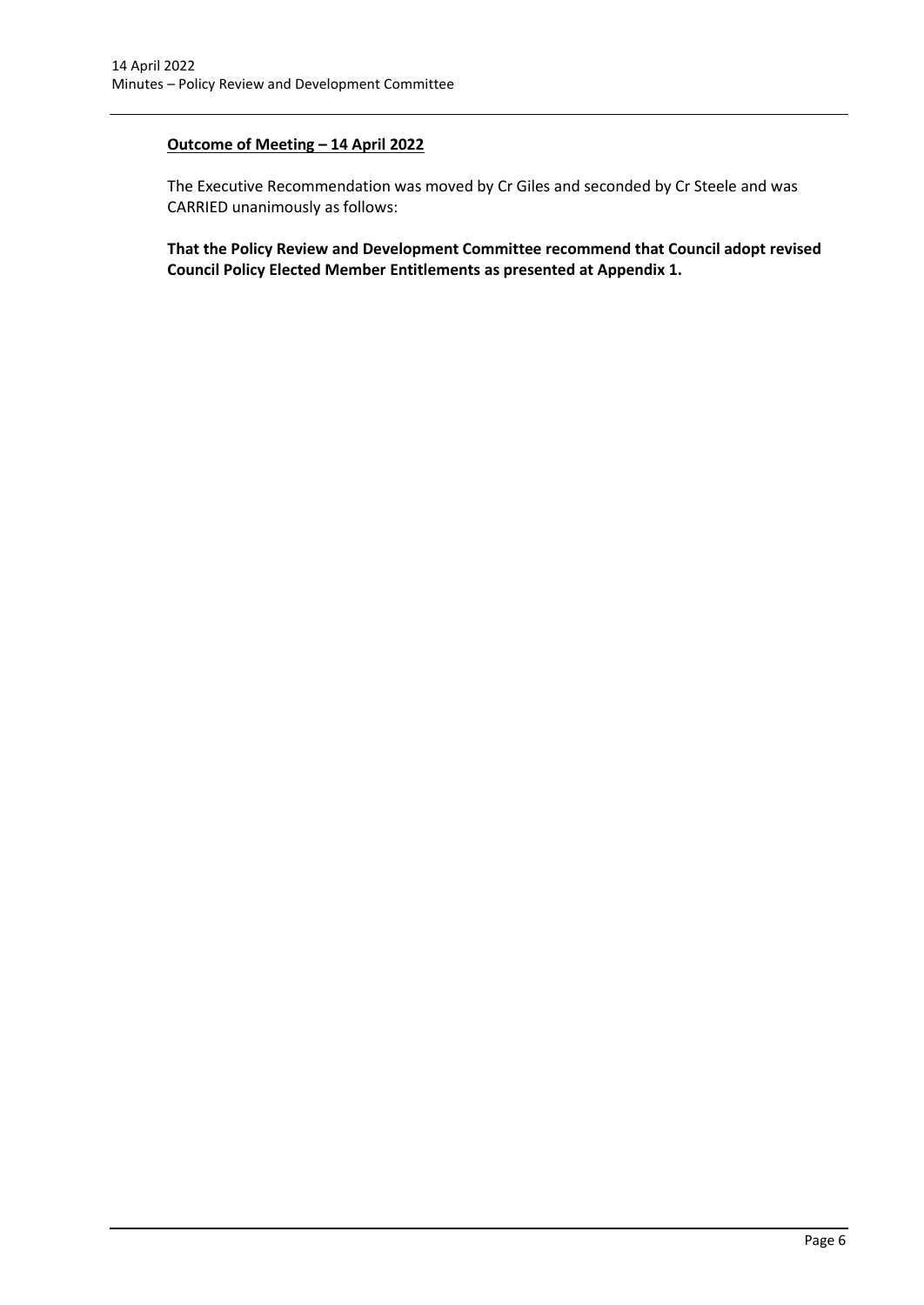# <span id="page-7-0"></span>**8.2 Review of Council Policy: Private Use of Mayoral Vehicle**

| <b>File Ref:</b>            | COB/4469                          |                                                           |          |                |        |                             |
|-----------------------------|-----------------------------------|-----------------------------------------------------------|----------|----------------|--------|-----------------------------|
| <b>Applicant/Proponent:</b> | Internal                          |                                                           |          |                |        |                             |
| <b>Responsible Officer:</b> | Greg Golinski, Manager Governance |                                                           |          |                |        |                             |
| <b>Responsible Manager:</b> | Greg Golinski, Manager Governance |                                                           |          |                |        |                             |
| <b>Executive:</b>           | Karin                             | Strachan,                                                 | Director | Strategy       | and    | Organisational              |
|                             |                                   | Performance                                               |          |                |        |                             |
| <b>Authority/Discretion</b> |                                   | Advocacy                                                  |          |                | Review |                             |
|                             | Executive/Strategic<br>⊠          |                                                           |          | Quasi-Judicial |        |                             |
|                             |                                   | Legislative                                               |          |                |        | <b>Information Purposes</b> |
| <b>Attachments:</b>         |                                   | Appendix 2: Private Use of Mayoral Vehicle Council Policy |          |                |        |                             |

# **Summary**

This report is presented to the Policy Review and Development Committee (PRDC) to facilitate a review of current Council Policy Private Use of Mayoral Vehicle. The policy was last reviewed in March 2020 and is now due for its biennial review.

# **Executive Recommendation**

That the Policy Review and Development Committee recommend that Council notes the review of Council Policy Private Use of Mayoral Vehicle, with no changes recommended.

# *Voting Requirement: Simple Majority*

# **Strategic Relevance**

| Theme 4       | Our City                                                               |
|---------------|------------------------------------------------------------------------|
| Goal          | Civic leadership, partnerships and sound governance in delivering with |
|               | and for the community.                                                 |
| Objective 4.4 | A skilled organisation, which exercises responsible asset stewardship, |
|               | sound financial management, and exemplary customer service.            |

# **Regional Impact Statement**

This policy only applies within the City of Bunbury.

# **Background**

Although the *Local Government Act 1995* (the Act) does not expressly provide for the provision of motor vehicles to Elected Members, the Department of Local Government, Sport and Cultural Industries (the Department) considers that there is scope in section 5.98 of the Act to allow the Mayor to be provided with the use of a motor vehicle for the purpose of carrying out his or her official functions and duties.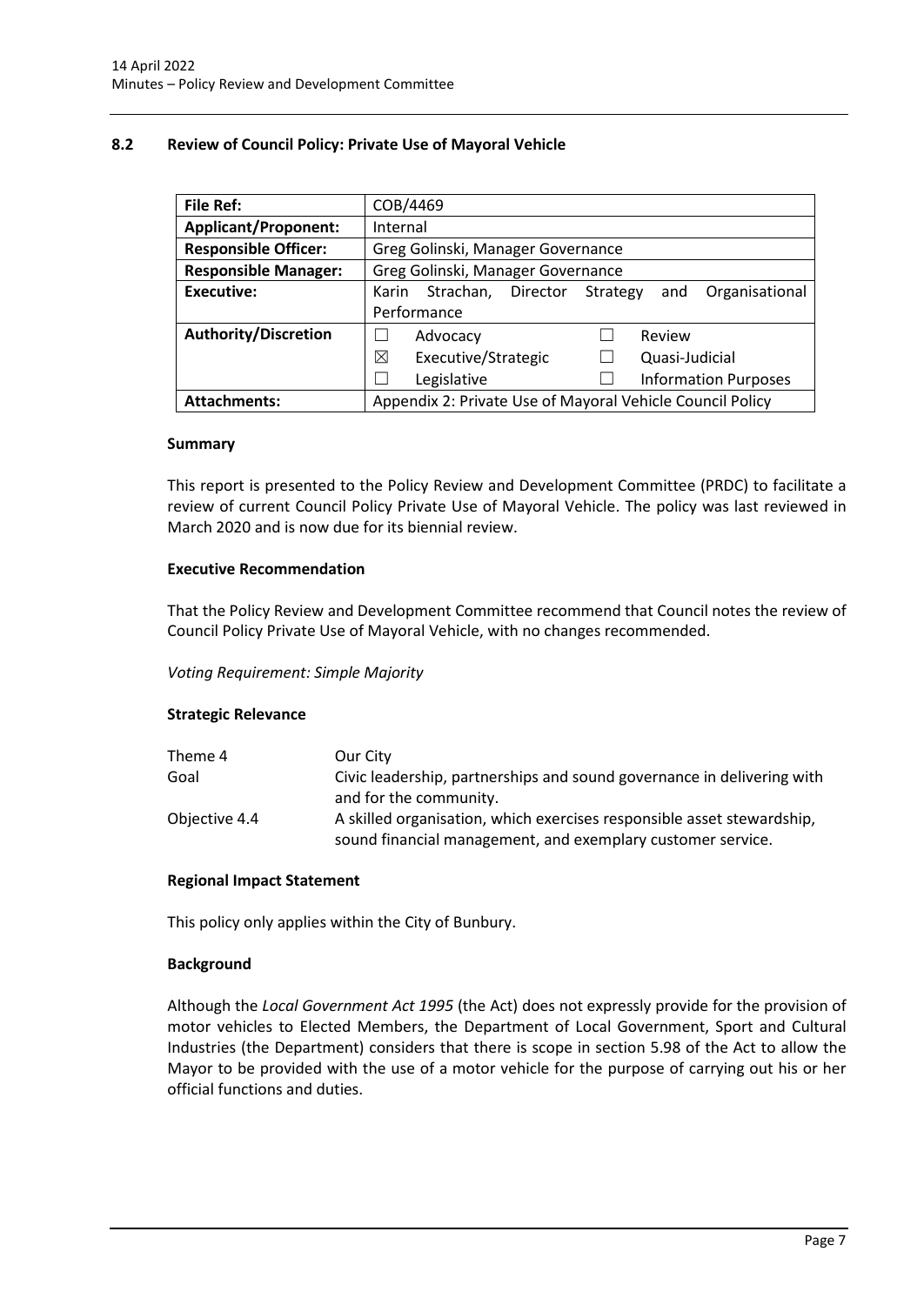The Act is however silent in relation to the use of the vehicle for private purposes. The Department advises that private use is clearly considered as a personal benefit over and above the normal entitlements of fees, expenses and allowances that are provided to elected members under the Act. Accordingly, private use does not fall within the scope of an elected member performing their functions and duties under the Act.

To assist in clarifying the provision of a vehicle for official purposes and the payment of expenses, the Department has previously introduced section 5.101A as a new section of the Act to allow for regulations to be made about the method of payment of an expense for which a person may be reimbursed. A motor vehicle is now prescribed in the *Local Government (Administration) Regulations 1996* (the Regulations) as one of those methods of payment of an expense for which a person may be reimbursed.

The Regulations also require that the Council Member to which a vehicle is provided must sign an agreement setting out the responsibilities of the Council Member in relation to the use of that vehicle.

Cognisant of the earlier change to the legislation, the Department suggested that local governments adopt a policy in relation to Mayoral vehicle use. Council has previously adopted a policy in this regard (Appendix 2), which is consistent with guidelines provided by the Department for this purpose.

Furthermore, an agreement is currently in place between the Mayor and the City which formalises acceptance of the terms and conditions of the policy.

# **Council Policy Compliance**

This report facilitates the review of an existing Council Policy.

# **Legislative Compliance**

Section 5.101A of the *Local Government Act 1995* and regulation 34AD of the *Local Government (Administration) Regulations 1996* apply.

# *5.101A. Regulations about payment of expenses*

*Regulations may be made about the method of payment of an expense for which a person can be reimbursed.*

# *34AD. Method of payment of expenses for which person can be reimbursed (Act s. 5.101A)*

- *(1) The provision of a vehicle owned by a local government —*
	- *(a) to a council member who is a mayor or president of the local government; or*
	- *(b) to a council member who is not a mayor or president of the local government if —*
		- *(i) no reasonable alternative method of travel is available to the council member; and*
		- *(ii) the CEO, mayor or president of the local government has given prior written approval for the provision of the vehicle,*

*is prescribed under section 5.101A as a method of payment of expenses for which a council member can be reimbursed.*

*(2) Before a vehicle owned by a local government is provided to a council member the local government and the council member must sign an agreement setting out the responsibilities of the council member in relation to the use of the vehicle.*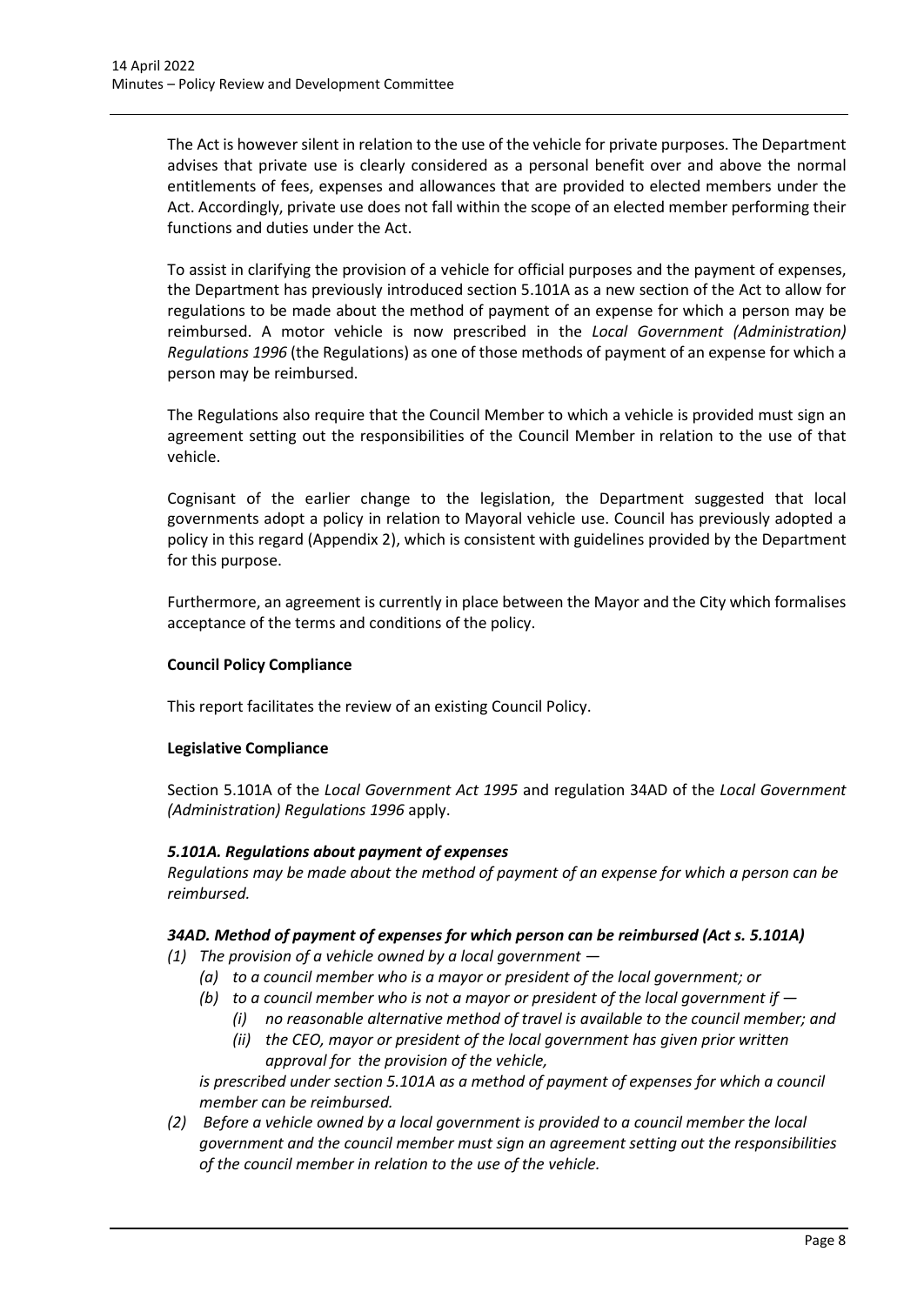# **Officer Comments**

Officers have reviewed the current policy and recommend no changes, as the policy still reflects best practice in this regard.

# **Analysis of Financial and Budget Implications**

Nil as the policy is currently in place.

# **Community Consultation**

Nil

# **Councillor/Officer Consultation**

This matter is brought to the Policy Review and Development Committee for consideration. **Applicant Consultation**

Not applicable.

# **Timeline: Council Decision Implementation**

Following Council endorsement, any revisions to the policy will become effective immediately.

# **Outcome of Meeting – 14 April 2022**

The Executive Recommendation was moved by Cr Quain and seconded by Cr Giles and was CARRIED unanimously as follows:

**That the Policy Review and Development Committee recommend that Council notes the review of Council Policy Private Use of Mayoral Vehicle, with no changes recommended.**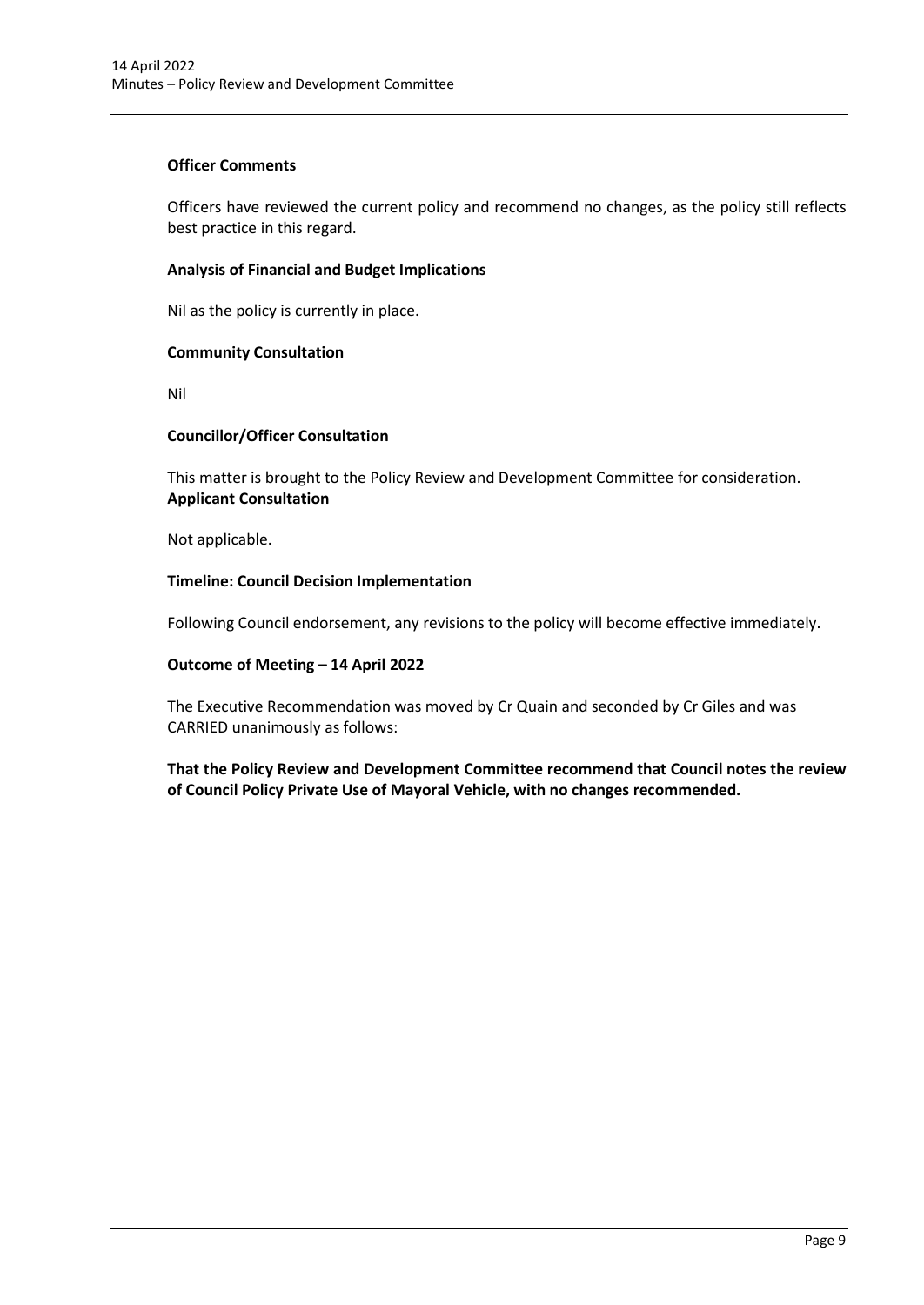# <span id="page-10-0"></span>**8.3 Review of Council Policy: Privacy Policy**

| File Ref:                   | COB/4469                                                         |  |                             |  |
|-----------------------------|------------------------------------------------------------------|--|-----------------------------|--|
| <b>Applicant/Proponent:</b> | Internal                                                         |  |                             |  |
| <b>Responsible Officer:</b> | Leanne French, Senior Governance and Risk Officer                |  |                             |  |
| <b>Responsible Manager:</b> | Greg Golinski, Manager Governance                                |  |                             |  |
| <b>Executive:</b>           | Karin Strachan, Director Strategy and Organisational Performance |  |                             |  |
| Authority/Discretion        | Advocacy                                                         |  | Review                      |  |
|                             | Executive/Strategic<br>⊠                                         |  | Quasi-Judicial              |  |
|                             | Legislative                                                      |  | <b>Information Purposes</b> |  |
| <b>Attachments:</b>         | Appendix 3: Council Policy: Privacy                              |  |                             |  |

#### **Summary**

The purpose of this report is to facilitate a review of existing Council's existing policy relating to Privacy. A copy of the current policy is at Appendix 3.

# **Executive Recommendation**

That the Policy Review and Development Committee recommend that Council note the review of Council's Privacy Policy, with no changes recommended.

#### *Voting Requirement: Simple Majority Vote*

#### **Strategic Relevance**

| Theme 4:       | Our City                                                          |
|----------------|-------------------------------------------------------------------|
| Goal:          | Civic leadership, partnerships and sound governance in delivering |
|                | with and for the community                                        |
| Objective 4.3: | Trusted leadership and robust decision-making                     |

# **Regional Impact Statement**

This policy would only apply within the City of Bunbury.

#### **Background**

The current policy was adopted by Council in March 2020 as a replacement for an earlier policy that covered publication of information. The earlier policy only covered scenarios where information was received as a result of a public consultation process (i.e., when submissions are sought for a particular development matter), and so it was felt that there were obvious gaps in terms of how the City dealt with other information that was received through the normal course of our business. The result was the current Council Privacy Policy.

# **Council Policy Compliance**

This report proposes the introduction of a new Council Policy.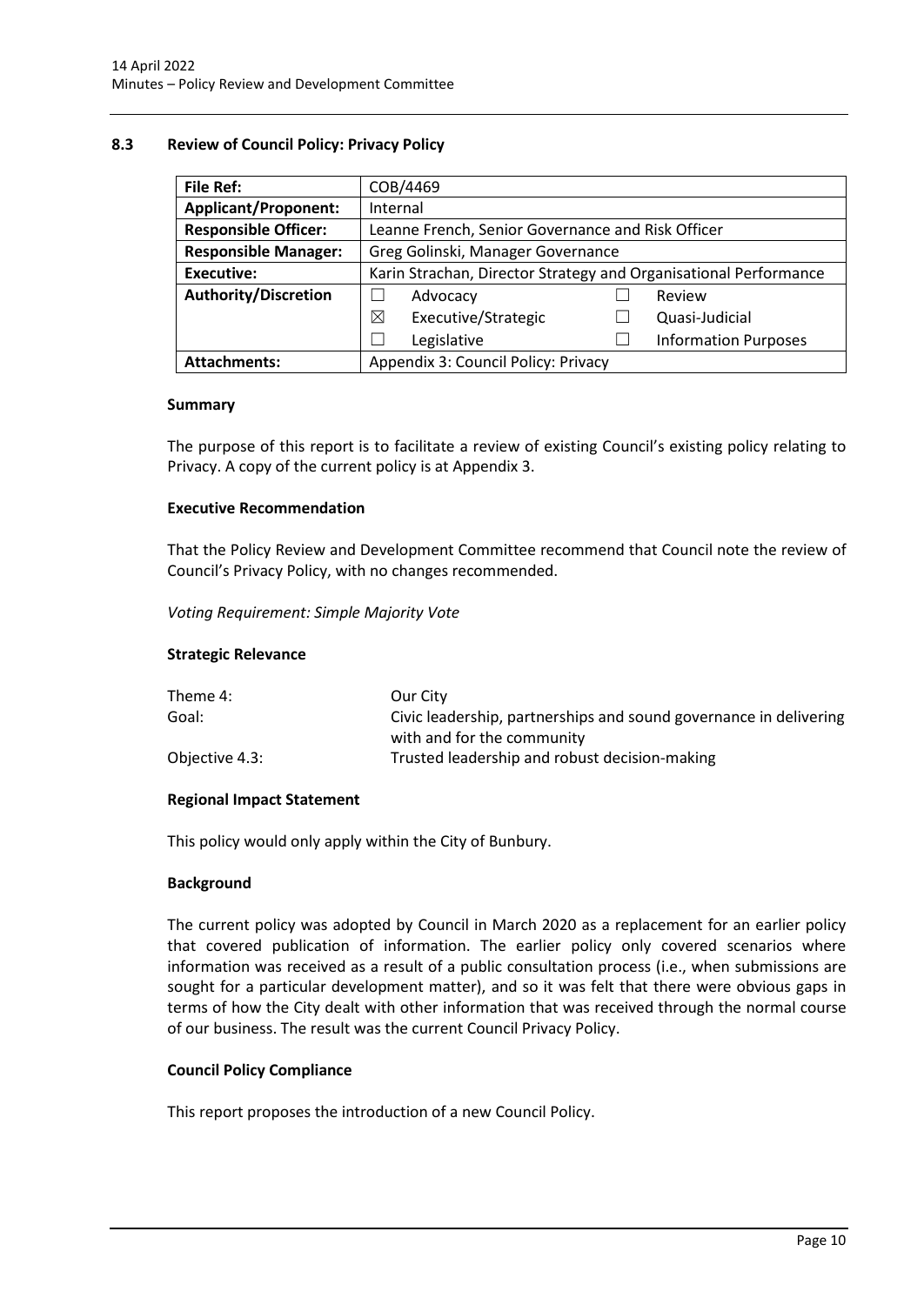# **Legislative Compliance**

Not applicable.

# **Officer Comments**

Officers have undertaken a review of Council's current Privacy Policy and suggest that the content still meets best practice in this regard. Accordingly, no changes are recommended.

# **Analysis of Financial and Budget Implications**

Nil

# **Community Consultation**

Nil

# **Councillor/Officer Consultation**

This matter is brought to the Policy Review and Development Committee for consideration.

# **Applicant Consultation**

Not applicable.

# **Timeline: Council Decision Implementation**

Immediately following Council decision.

# **Outcome of Meeting – 14 April 2022**

The Executive Recommendation was moved by Cr Smith and seconded by Cr Quain and was CARRIED unanimously as follows:

**That the Policy Review and Development Committee recommend that Council note the review of Council's Privacy Policy, with no changes recommended.**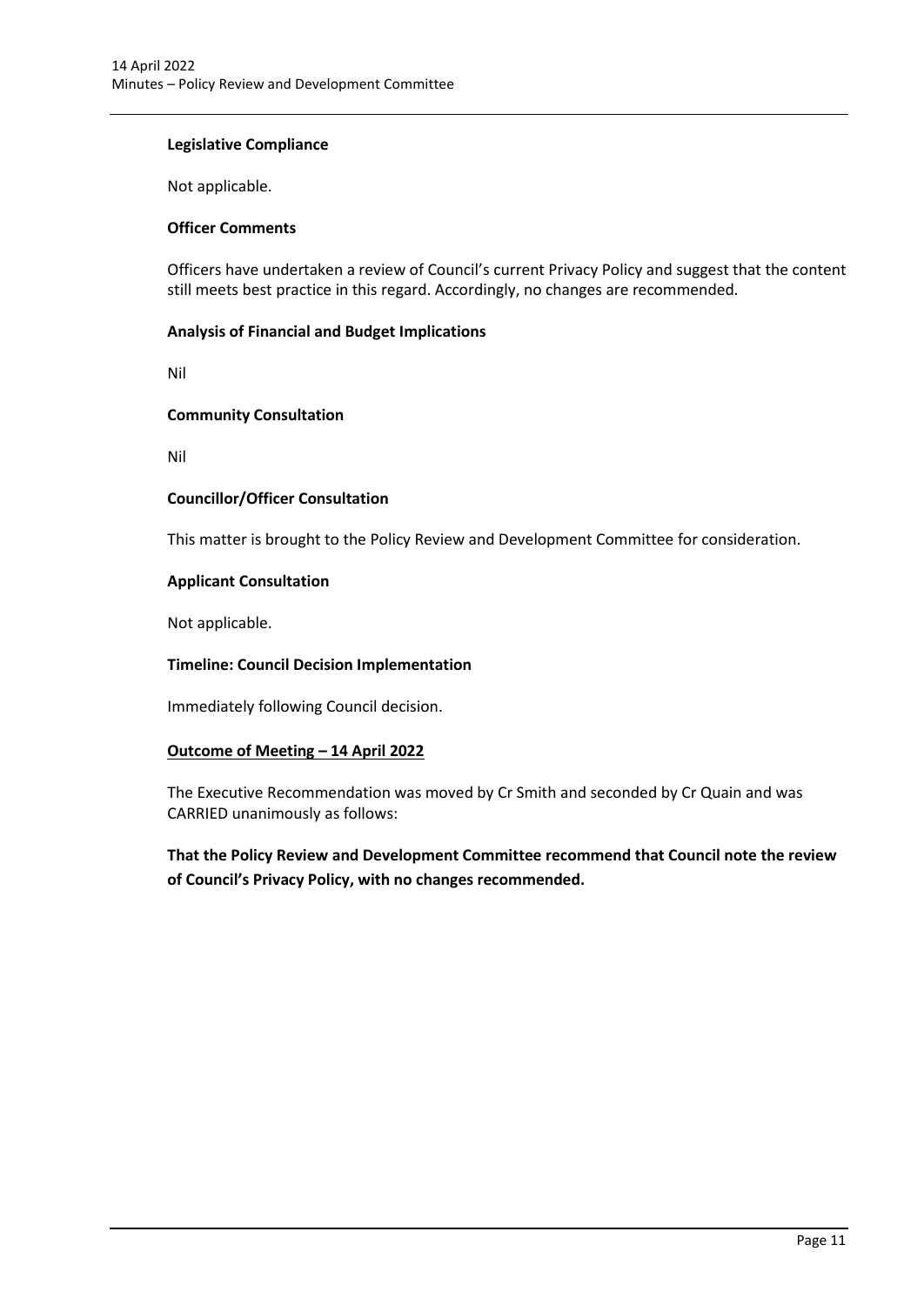# <span id="page-12-0"></span>**8.4 Review of Council Policy: Risk Management**

| <b>File Ref:</b>            | COB/306                                                          |  |                             |  |
|-----------------------------|------------------------------------------------------------------|--|-----------------------------|--|
| <b>Applicant/Proponent:</b> | Internal                                                         |  |                             |  |
| <b>Responsible Officer:</b> | Leanne French, Senior Governance and Risk Officer                |  |                             |  |
| <b>Responsible Manager:</b> | Greg Golinski, Manager Governance                                |  |                             |  |
| <b>Executive:</b>           | Karin Strachan, Director Strategy and Organisational Performance |  |                             |  |
| Authority/Discretion        | Advocacy                                                         |  | Review                      |  |
|                             | Executive/Strategic<br>⊠                                         |  | Quasi-Judicial              |  |
|                             | X<br>Legislative                                                 |  | <b>Information Purposes</b> |  |
| <b>Attachments:</b>         | Appendix 4: REVISED Council Policy Risk Management               |  |                             |  |

#### **Summary**

The purpose of this Report is for the Policy Review and Development Committee to consider a revised policy concerning risk management.

#### **Executive Recommendation**

That the Policy Review and Development Committee recommends that Council adopt the revised Risk Management Council Policy as attached at Appendix 4.

*Voting Requirement: Simple Majority*

#### **Strategic Relevance**

| Theme 4:       | Our City                                                               |
|----------------|------------------------------------------------------------------------|
| Goal:          | Civic leadership, partnerships and sound governance in delivering with |
|                | and for the community                                                  |
| Objective 4.3: | Trusted leadership and robust decision-making                          |

# **Regional Impact Statement**

There will not be any regional impact by endorsing the revised Policy

#### **Background**

The City engaged ME Sparks Consulting to undertake a review and update of the City's existing Enterprise Risk Management Framework. The review will be aligned with the Australian Risk Management Standard ISO 31000:2018 Risk Management Guidelines and the City's current Risk Management Framework and Evolve Program.

# **Council Policy Compliance**

This report facilitates the review of an existing Council Policy.

# **Legislative Compliance**

This policy was reviewed in the context of Regulation 17 of the *Local Government (Audit) Regulations 1996*.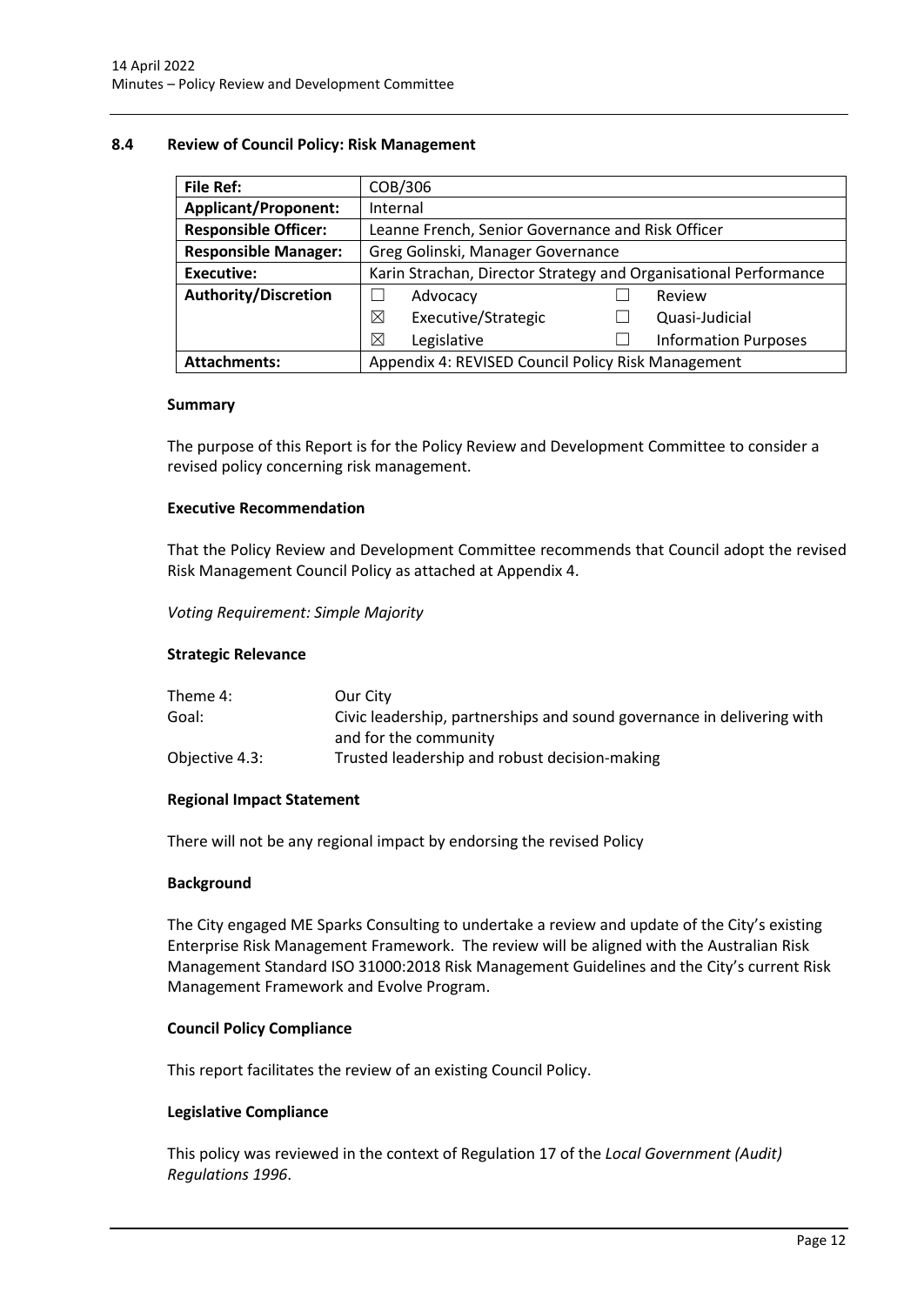# **Officer Comments**

The Risk Management Policy was last reviewed in 2017. This review proposes updates to the Policy in alignment with ISO 31000:2018 Risk Management Guidelines. The Policy includes quantification of the Councils broad risk appetite through the Risk Assessment and Acceptance Criteria.

# **Analysis of Financial and Budget Implications**

Nil

# **Community Consultation**

Nil

# **Elected Member/Officer Consultation**

This matter is presented to the PRDC for consideration.

# **Applicant Consultation**

N/A

# **Timeline: Council Decision Implementation**

Immediate once Council have endorsed the recommendation.

# **Outcome of Meeting – 14 April 2022**

A general discussion took place in regard to the proposed changes that were recommended to the Risk Management Policy, noting the updated risk assessment and acceptance criteria within the Policy.

The Executive Recommendation was moved by Cr Giles and seconded by Cr Steele and was CARRIED unanimously as follows:

**That the Policy Review and Development Committee recommends that Council adopt the revised Risk Management Council Policy as attached at Appendix 4.**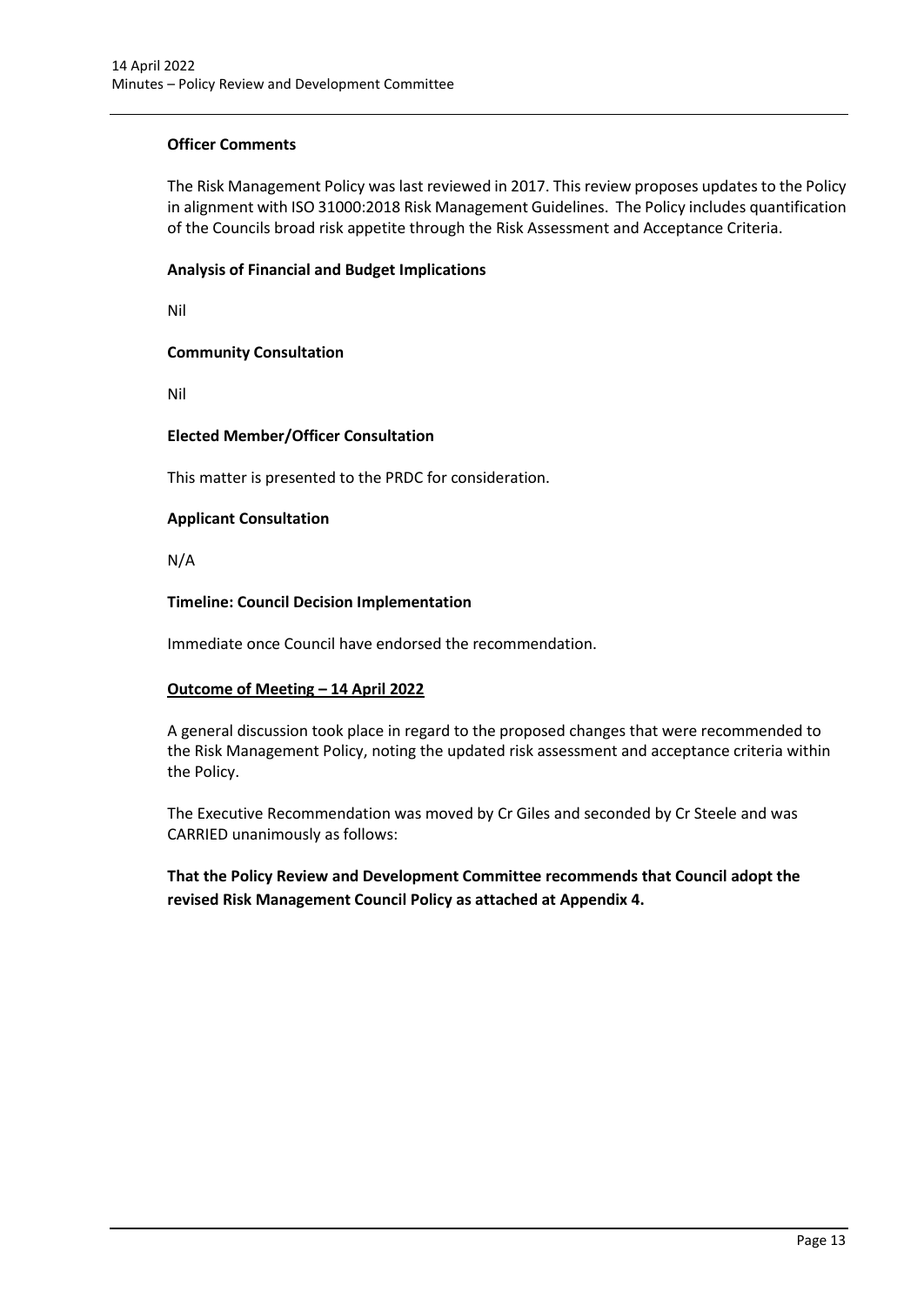# <span id="page-14-0"></span>**8.5 Review of Council Policy: Recreation Facilities**

| <b>File Ref:</b>            | COB/306                                                  |  |                             |
|-----------------------------|----------------------------------------------------------|--|-----------------------------|
| <b>Applicant/Proponent:</b> | Internal                                                 |  |                             |
| <b>Responsible Officer:</b> | David Russell, Manager Community Facilities              |  |                             |
| <b>Responsible Manager:</b> | David Russell, Manager Community Facilities              |  |                             |
| <b>Executive:</b>           | Gary Barbour, Director Sustainable Communities           |  |                             |
| <b>Authority/Discretion</b> | Advocacy                                                 |  | Review                      |
|                             | Executive/Strategic                                      |  | Quasi-Judicial              |
|                             | $\boxtimes$<br>Legislative                               |  | <b>Information Purposes</b> |
| <b>Attachments:</b>         | Appendix 5: REVISED Council Policy Recreation Facilities |  |                             |

#### **Summary**

The Recreation Facilities Council Policy is due for review by Council in line with specified time frames with minor change only made as recommended and simplified where appropriate.

# **Executive Recommendation**

That the Policy Review and Development Committee recommends that Council adopt the revised Recreation Facilities Council Policy as attached at Appendix 5.

*Voting Requirement: Simple Majority*

# **Strategic Relevance**

| Theme 1<br>Goal | Our Community and Culture<br>A safe, healthy and cohesive community, with a rich cultural life, and<br>supportive social environment. |
|-----------------|---------------------------------------------------------------------------------------------------------------------------------------|
| Objective 2     | An active community, able to access a wide range of sporting, recreation<br>and leisure options.                                      |
| Theme 1<br>Goal | Our Community and Culture<br>A safe, healthy and cohesive community, with a rich cultural life, and                                   |
| Objective 2     | supportive social environment.<br>A community that provides for the particular needs of the young and the<br>old.                     |

# **Regional Impact Statement**

The City needs to ensure renewing, upgrading or providing new recreational facilities and grounds is done with an awareness of neighbouring local government localities to ensure that duplication or dilution of facilities does not occur. Consultation with the Department of Local Government, Sporting and Cultural Industries is paramount to get the regional perspective on areas of priority.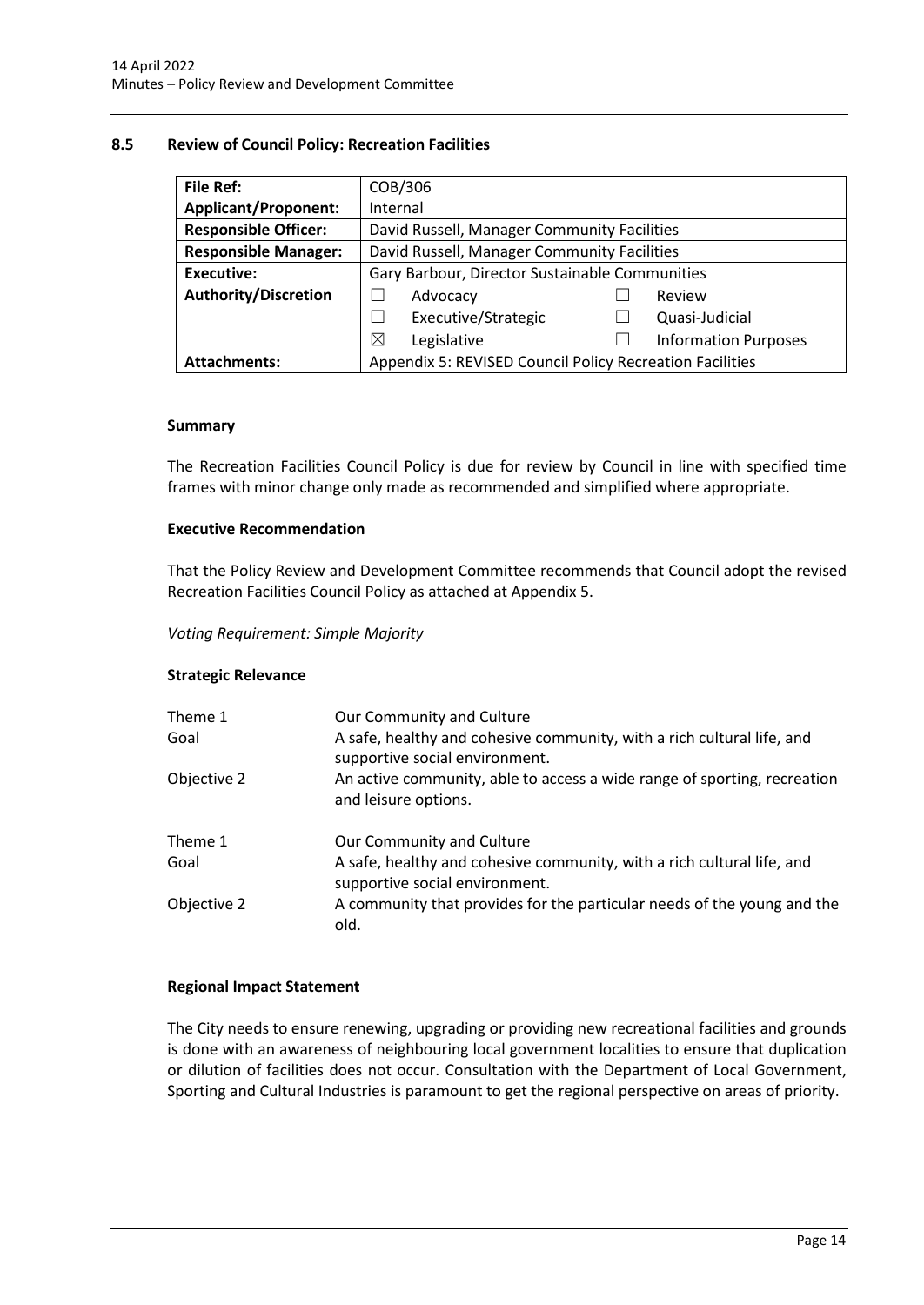# **Background**

The Recreation Facilities Council Policy is reviewed every two years to reflect any updates and amendments to ensure it is relevant in providing appropriate management, maintenance and renewal/upgrade of the City of Bunbury sporting facilities and grounds.

# **Council Policy Compliance**

Recreation Facilities Council Policy

# **Legislative Compliance**

There is no advertising period required for this item as once a Council has initially endorsed a Recreation Facilities Council Policy (where advertising is required), further amendments can be made at any time without an advertising or notification period.

# **Officer Comments**

The proposed revised Recreation Facilities Council Policy has the following changes proposed as attached in the draft Policy to establish greater clarity and simplified where possible. The changes in the proposed Policy are minor. Any changes requiring explanation to the Policy Committee are addressed below.

- 1. **Policy Scope (Item 2) –** This has included the words "grounds" to include any playing fields where appropriate to the sport. For example, for a sport to be successful it may rely on the physical building facilities as well as the associated playing surface. The intent of the Policy Scope is to encompass both elements in providing quality overall facilities.
- 2. **Policy Scope (Item 2d)** Changed the wording from "highest" to "required" and from "expectations" to "needs". This has been changed as under the current wording indicates that the City will provide the highest quality and deliver what the community expects. This in many instances may be aspirational rather than reflecting what the demonstrated needs are. The focus on providing recreational facilities and appropriate grounds/surfaces is focused on the demonstrated need based on community consultation, state sporting body trends and industry benchmarking (Parks and Leisure Australia).
- 3. **Policy Details (Item 1) –** Same intent, wording amended to reflect that consideration will be given in line with the Policy Scope prior to considering any type of rationalisation.
- 4. **Policy Details (2) –** Same wording change to reflect community "needs" rather than "expectations". Wording clarified to ensure consultation outcomes are done so in line with existing plans and strategies.
- 5. **Policy Details (3) –** Wording added to indicate that development will be conducted not just with the Sport and Recreation Strategy in mind but industry standards for benchmarking.
- 6. **Policy Details (4) –** This point has been added to indicate that the City should be facilitating and encouraging multi-purpose use (sharing) of facilities to maximise utilisation and more favourable in securing grant funding.
- 7. **Policy Detail (5) –** Inclusion of State Sporting Bodies as they are pivotal in providing the future trends and focus areas for their relative sport. They are equally important as other agencies.

The organisational strategies and plans have been updated to reflect the current position and there is no change to the intent of the organisational plans that affect the application of the Policy.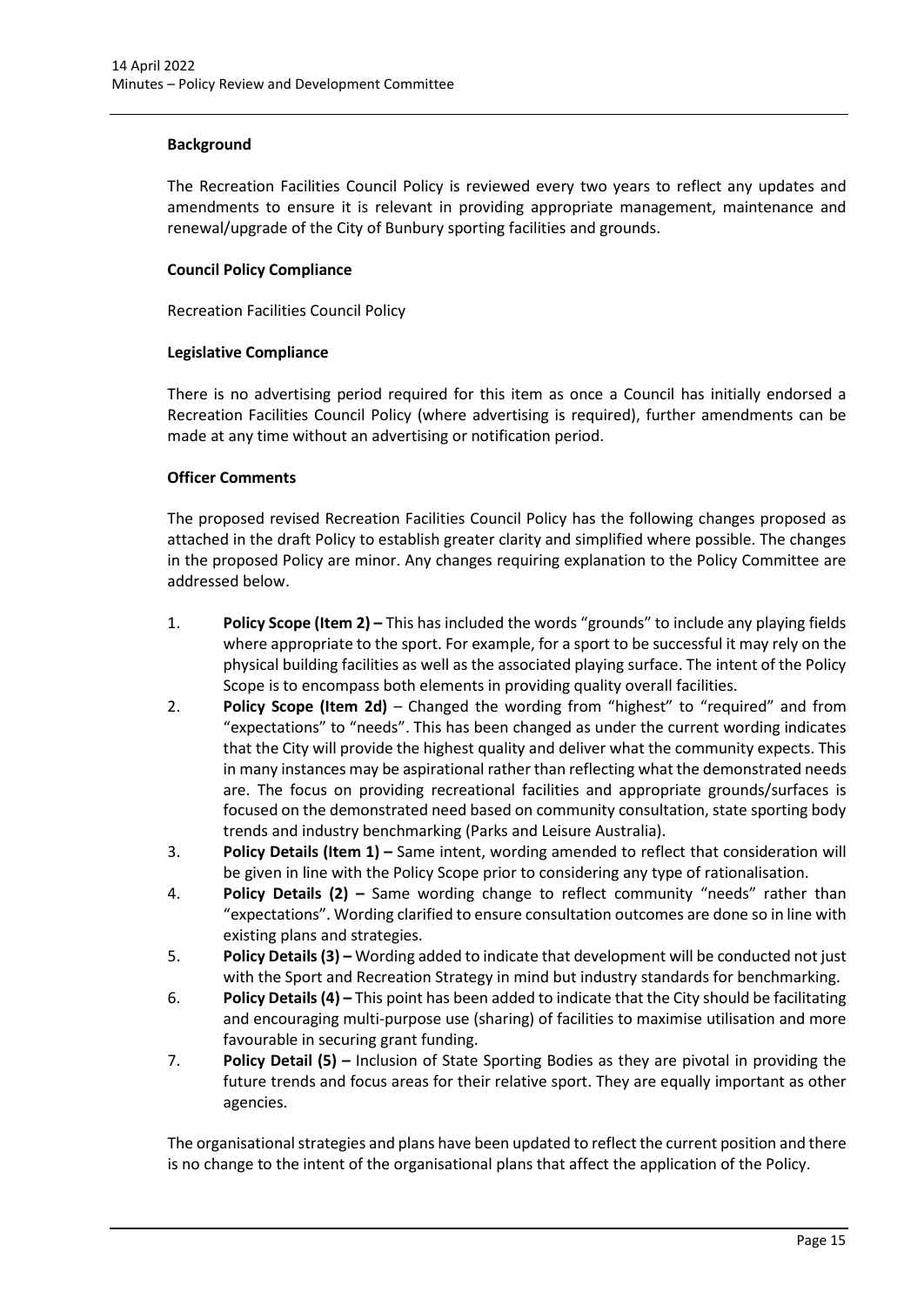The Sport and Recreation Plan 2019-2029 will be reviewed and refreshed in the 22/23 financial year. The current plan is the first iteration and while it covered off on most aspects relating to recreation there is additional work to be carried out in identifying asset maintenance and renewal gaps where infrastructure is not owned by the City. This is important as the City supports clubs in placing State funding applications from time to time so needs to be aware of what likely requests are planned for the future as the City may be requested to partially fund these projects.

# **Analysis of Financial and Budget Implications**

Nil

# **Community Consultation**

Nil – not required.

# **Elected Member/Officer Consultation**

Officers have reviewed this policy which is now presented to the PRDC for consideration.

# **Applicant Consultation**

Not applicable – statutory update

# **Timeline: Council Decision Implementation**

Immediate once Council have endorsed the recommendation.

# **Outcome of Meeting – 14 April 2022**

Discussion took place regarding the proposed change of wording from community "expectations" to community "needs" within the Scope and Details sections of the Council Policy.

Concerns were raised about how the community's recreational facilities and grounds needs would be assessed based on the Policy Details. The Acting CEO advised that community needs would be identified in consultation with the relevant community groups, state and peak sporting bodies, industry standards and benchmarks. Officers also noted that this Policy does not prevent Council from considering facilities which potentially exceed community needs.

The Executive Recommendation was moved by Cr Quain and seconded by Cr Giles.

The Presiding Member put the motion to the vote and it was CARRIED 3 votes "*for"*, 2 votes "*against"*, as follows:

# **That the Policy Review and Development Committee recommends that Council adopt the revised Recreation Facilities Council Policy as attached at Appendix 5.**

Councillors Quain, Giles and Kozisek voted *"for."*  Councillors Smith and Steele voted "*against."*

The Manager Community Facilities left the meeting at 3:59pm.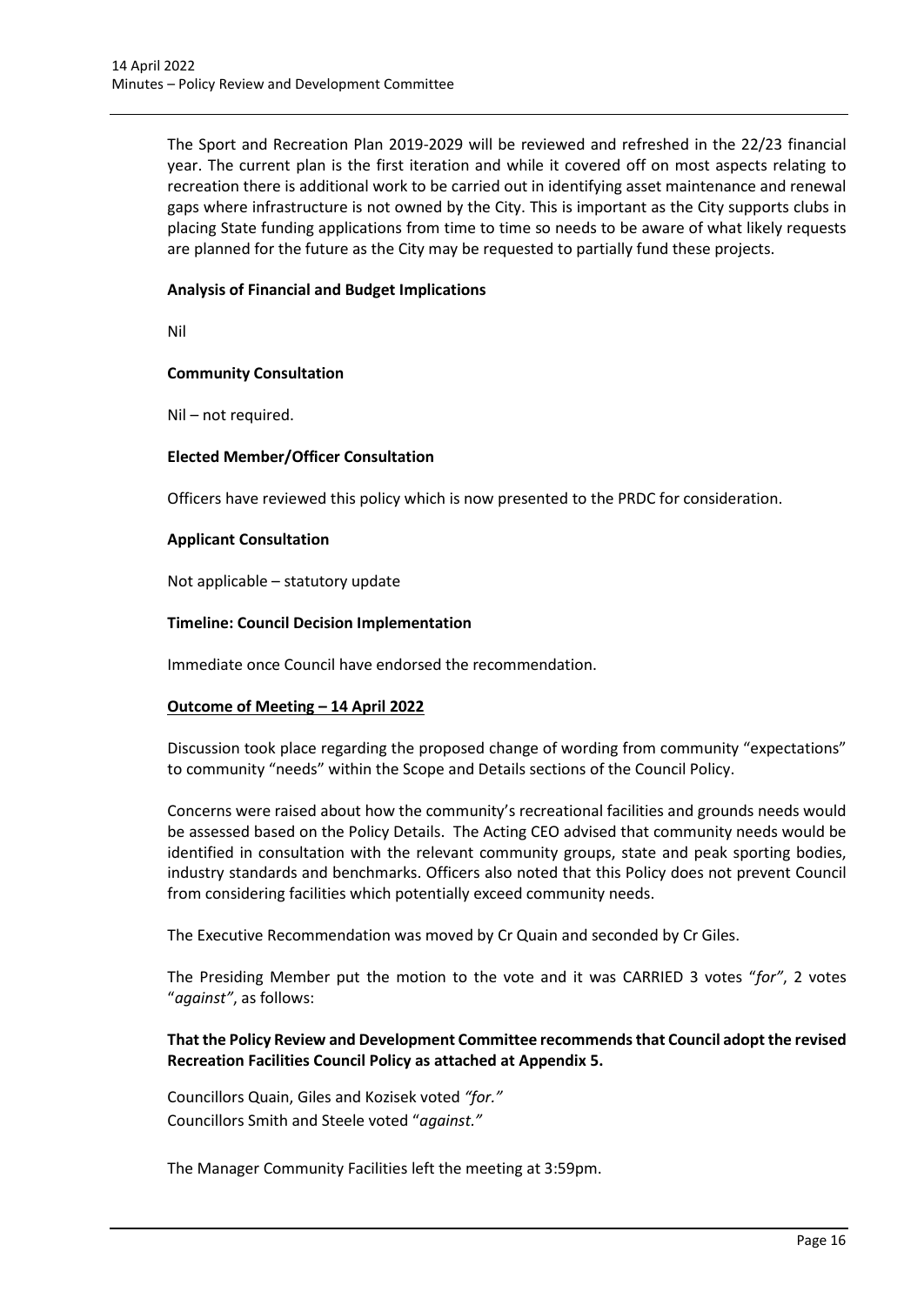| <b>File Ref:</b>            |                                                                       | COB/4499; COB/4498; COB/4500; COB/4501; COB/4502 |           |                                                                     |
|-----------------------------|-----------------------------------------------------------------------|--------------------------------------------------|-----------|---------------------------------------------------------------------|
| <b>Applicant/Proponent:</b> |                                                                       | Internal                                         |           |                                                                     |
| <b>Responsible Officer:</b> |                                                                       | Anthony Pick, Senior Planning Officer            |           |                                                                     |
| <b>Responsible Manager:</b> |                                                                       | Felicity Anderson, Manager City Growth           |           |                                                                     |
| Executive:                  |                                                                       | Gary Barbour, Director Sustainable Communities   |           |                                                                     |
| <b>Authority/Discretion</b> |                                                                       | Advocacy                                         | $\bowtie$ | Review                                                              |
|                             | $\perp$                                                               | Executive/Strategic                              |           | Quasi-Judicial                                                      |
|                             | ⊠                                                                     | Legislative                                      |           | <b>Information Purposes</b>                                         |
| <b>Attachments:</b>         | Appendix 6: Local Planning Policy 35 - Child Care Premises            |                                                  |           |                                                                     |
|                             | Appendix 7: Local Planning Policy 43 - Electric Fences                |                                                  |           |                                                                     |
|                             | Appendix 8: Design Guidelines 8 - City Waters Mixed Business          |                                                  |           |                                                                     |
|                             | <b>Precinct Development Design Guidelines</b>                         |                                                  |           |                                                                     |
|                             | Appendix 9: Design Guidelines 4.5.2 - Tuart Street Precinct           |                                                  |           |                                                                     |
|                             | Appendix 10: Detailed Area Plan 4.7.1 - Blair Street (former hospital |                                                  |           |                                                                     |
|                             | site)                                                                 |                                                  |           |                                                                     |
|                             |                                                                       |                                                  |           | Appendix 11: Detailed Area Plan 11 - Lot 100 (#85-89) Clarke Street |
|                             |                                                                       |                                                  |           | Appendix 12: Detailed Area Plan 4.6.1 - Stirton Court (former Adam  |
|                             | Road)                                                                 |                                                  |           |                                                                     |

# <span id="page-17-0"></span>**8.6 Revocation of City of Bunbury Local Planning Policies**

# **Summary**

The City's Planning Department is currently undertaking a staged review of the City's Local Planning Framework. The review process includes identifying those Local Planning Policies (LPPs) that can be revoked where the provisions of the policies are no longer relevant or effective, are inconsistent with the planning framework or superseded by changes to legislation or are better addressed through other planning policies.

The objective of the review process is to provide for a more streamlined and navigable planning framework, eliminating inconsistency of development standards and improving planning outcomes and decision-making. Due to the high number of LPP's under review, which also include Design Guidelines and Detailed Area Plans where adopted as LPPs, the policies recommended to be revoked will be brought to Council for consideration over two Council rounds.

Whilst there is no statutory requirement to consult prior to revoking an LPP, in the interests of community engagement it is recommended that the City notifies the landowners/occupiers of the identified Design Guidelines/Detailed Area Plans areas. The engagement process will set out the reasoning and intent to revoke the LPP and provide an opportunity for public submissions.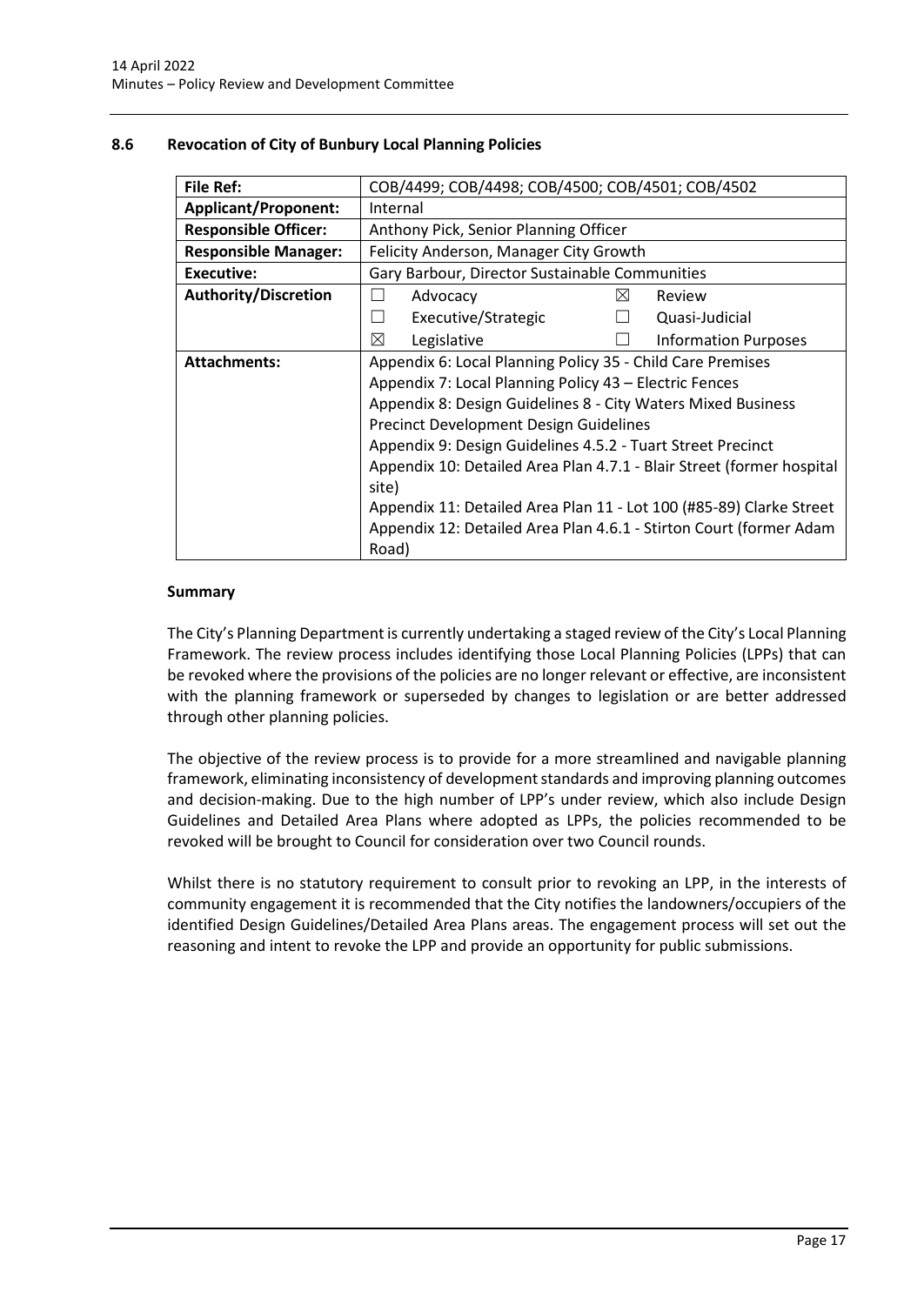# **Executive Recommendation**

That the Policy Review and Development Committee recommends that Council resolves to:

- 1. Notify all landowners/occupiers within the following Design Guidelines or DAP areas of the City's intent to revoke the following Local Planning Policies.
	- Design Guidelines 8 City Waters Mixed Business Precinct Development Design **Guidelines**
	- Design Guidelines 4.5.2 Tuart Street Precinct
	- Detailed Area Plan 4.7.1 Blair Street (former hospital site)
	- Detailed Area Plan 11 Lot 100 (#85-89) Clarke Street
	- Detailed Area Plan 4.6.1 Stirton Court (former Adam Road)

Public consultation to occur for a period of 21 days. Council to consider any submissions made during the advertising period prior to revoking the Local Planning Policy.

- 2. In accordance with the *Planning and Development (Local Planning Schemes) Regulations,*  Schedule 2, Clause 6 (b) revokes the following Local Planning Policies and publishes a notice of revocation of these policies in accordance with Schedule 2, Clause 87 of the Regulations:
	- Local Planning Policy 35 Child Care Premises
	- Local Planning Policy 43 Electric Fences

*Voting Requirement: Simple Majority* 

# **Strategic Relevance**

| Theme 2<br>Goal | Our economy<br>A thriving and dynamic economy, that plays to its strengths, and<br>confidently presents to the world.                                           |
|-----------------|-----------------------------------------------------------------------------------------------------------------------------------------------------------------|
| Objective 2.2   | Bunbury is known far and wide for its strengths as a place to live, visit and<br>do business.                                                                   |
| Theme 3         | Our places and spaces                                                                                                                                           |
| Goal            | A natural and built environment that reflects Bunbury's core values.                                                                                            |
| Objective 3.3   | High-quality urban design, well-planned neighbourhoods with housing<br>chose, and appropriate provision for diverse land uses to meet the<br>community's needs. |
| Theme 4         | Our City                                                                                                                                                        |
| Goal            | Civic leadership, partnerships and sound governance in delivering with and<br>for the community.                                                                |
| Objective 4.3   | Trusted leadership and robust decision-making.                                                                                                                  |

# **Regional Impact Statement**

The Local Planning Policy review will not have any regional impact.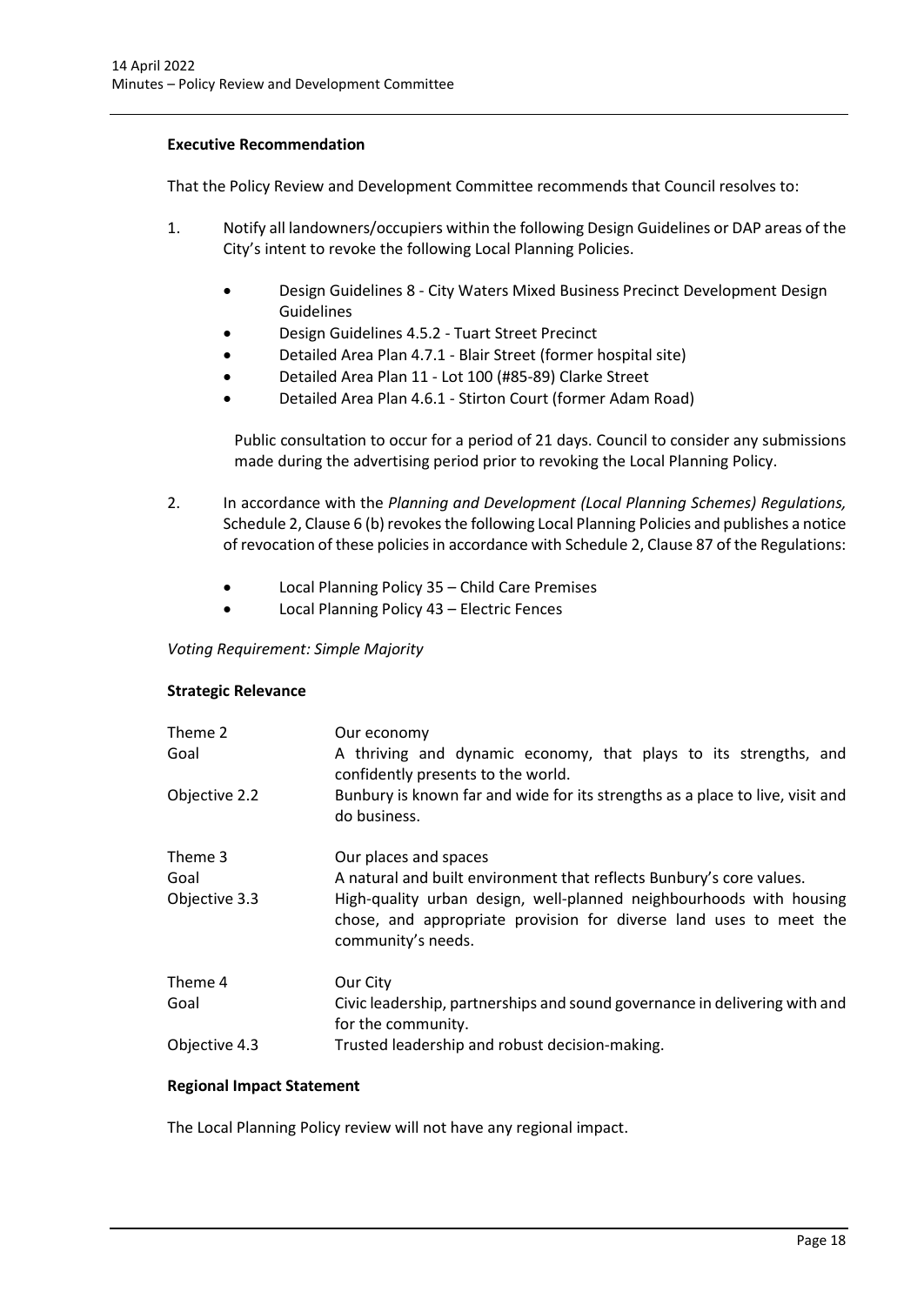# **Background**

The Planning Department is currently undertaking a review of its LPPs to deliver a more contemporary, efficient, and integrated local planning framework. The review aligns to the State Government's Planning Reform priorities for reduction of red tape, simplification and streamlining of planning processes, and improved navigability of the planning framework.

The review includes identifying the requirement for new or amended LPPs which will be reported back to Council as a separate, ongoing exercise. This agenda item is focused on the identification and revocation of existing LPPs (and Design Guidelines, LDPs – where adopted as LPPs) that are deemed unnecessary, ineffective, or in conflict with higher order planning provisions. In addition, the report also includes Detailed Area Plans, that were specifically adopted as Local Planning Policies.

As background, the LPPs identified in this report to be revoked were adopted prior to the gazettal of the City's Local Planning Scheme No. 8 (LPS8 or Scheme). Furthermore, the State Government has implemented a range of State Planning Policies and amendments to the *Planning and Development (Local Planning Schemes) Regulations 2015* (the Regulations). The following provides a summary of the key changes: -

- Gazettal of State Planning Policy 7.0 Design of the Built Environment (SPP 7.0) 24 May 2019
- Gazettal of State Planning Policy 7.3 Residential Design Codes (SPP 7.3) Volume 1 24 May 2019
- Gazettal of the interim Review of the R-Codes Volume 1 operational from 1 July 2021
- Gazettal of State Planning Policy 7.3 Residential Design Codes (SPP 7.3) Volume 2 Apartments – 24 May 2019

In August 2018 the City adopted Local Planning Policy 3 – Zone Development Requirements, which sets out the general requirements and standards for the development and use or premises in each zone.

The revocation of these policies will simplify and standardise the assessment process for a wide range of development types, remove uncertainty around outcomes, and improve the decisionmaking process and timeframes.

The LPPs identified to be revoked are provided at Appendices 6-10.

# **Council Policy Compliance**

Not applicable.

# **Legislative Compliance**

Clause 6 (b), Part 2, Schedule 2 of the *Planning and Development (Local Planning Schemes) Regulations 2015* (the Regulations) sets out the procedural requirements for the revocation of an LPP.

Schedule 2, Part 2, Division 2 – Local Planning Policies 6. Revocation of a local planning policy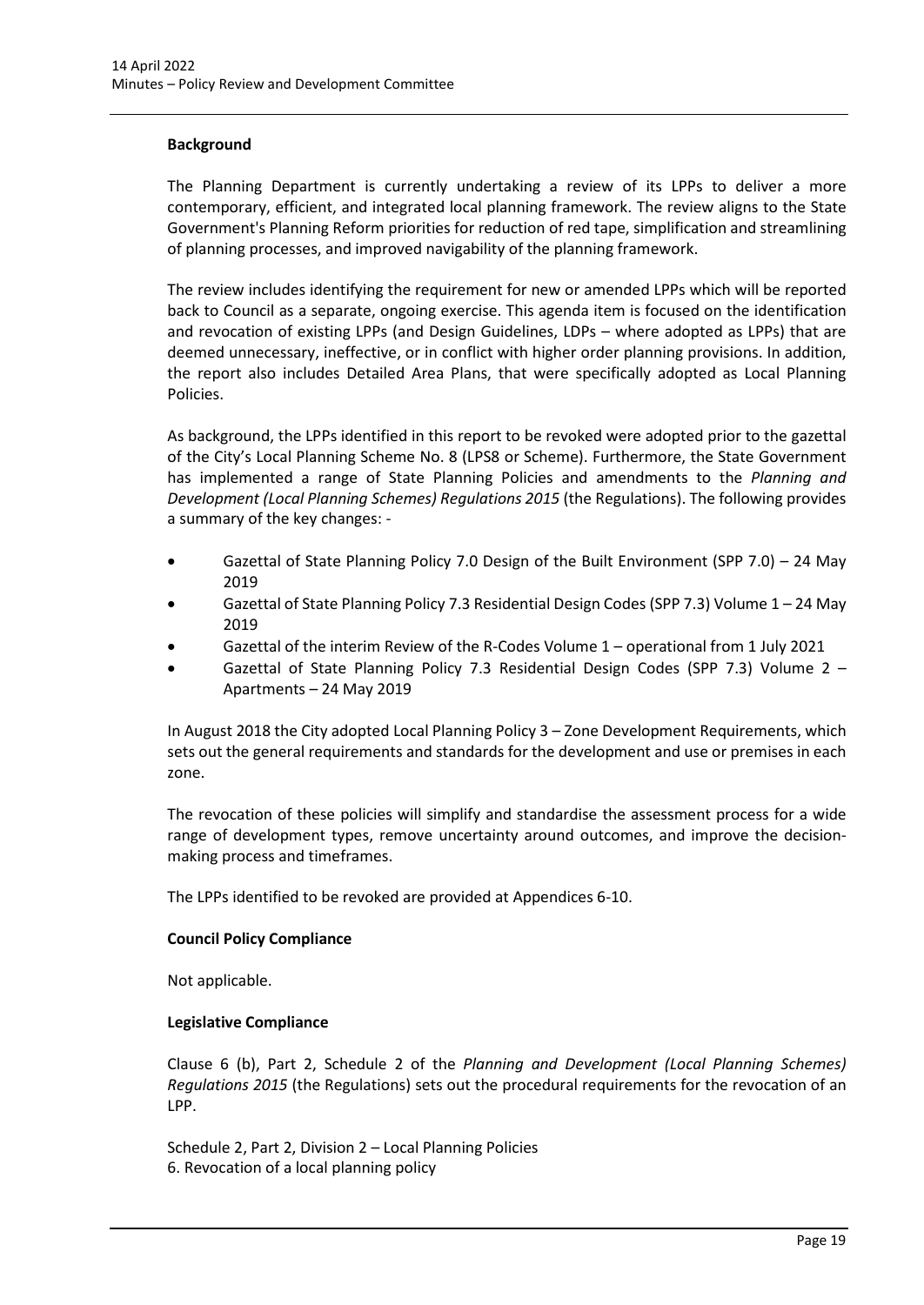A local planning policy may be revoked –

# (a) by a subsequent local planning policy that –

- (i) is prepared in accordance with this Part; and
- (ii) expressly revokes the local planning policy.

Or (b) by a notice of revocation – (i) prepared by the local government; and (ii) published by the local government in accordance with clause 87.

# **Officer Comments**

The following section provides the rationale for the revocation of each of the LPPs.

# Local Planning Policy 35 – Child Care Premises

LPP35 was adopted in February 2003. The permissibility of the land use Child Care Premises references the City of Bunbury Town Planning Scheme No. 7 (TPS7). TPS7 has been superseded by LPS8 and Child Care Premises is now an 'A' use across all zones, except for the Light Industry Zone, General Industry Zone, and Rural Zone where they are 'X' uses.

LPP35 seeks to direct Child Care Premises within Residential Zones to 'frame areas. However, the terminology of 'frame areas' is no longer used and LPS8 has introduced mixed use zones, adjacent to Activity Centres (e.g., Mixed Use – Residential; Mixed Use - Commercial). Development standards and parking provisions within the LPP refer to TPS7 requirements.

It is considered that LPP35 is outdated and inconsistent with the planning framework. It is considered that development proposals for Child Care Premises can be appropriately assessed against the existing planning framework including:

- 1. *Planning and Development (Local Planning Scheme) Regulations* Clause 67, which sets out the matters to be given due regard by the local government in the consideration of an application for development approval;
- 2. City of Bunbury Local Planning Scheme, including Schedule 5 Additional Zone Development Requirements;
- 3. LPP3 Zone Development Requirements;
- 4. LPP5.4 Non-Residential Development Adjoining Residential Development;
- 5. State Planning Policy 7 Design of the Built Environment; and,
- 6. WAPC Planning Bulletin 72/2009, which provides guidance on the relevant planning considerations and locational requirements for childcare facilities.

The recommendation is, therefore, that the policy be revoked.

# Local Planning Policy 43 – Electric Fences

LPP43 was adopted in November 2007 and provides guidance on a single issue that is infrequently considered. Electric fencing is generally controlled though Local Laws. The City's Private Property Local Law 2003, Private Property Amendment Local Law 2007 requires the approval of the local government for any electrified fencing. The specifications within the Local Law for a 'sufficient fence' only apply to rural lots for electrified fencing.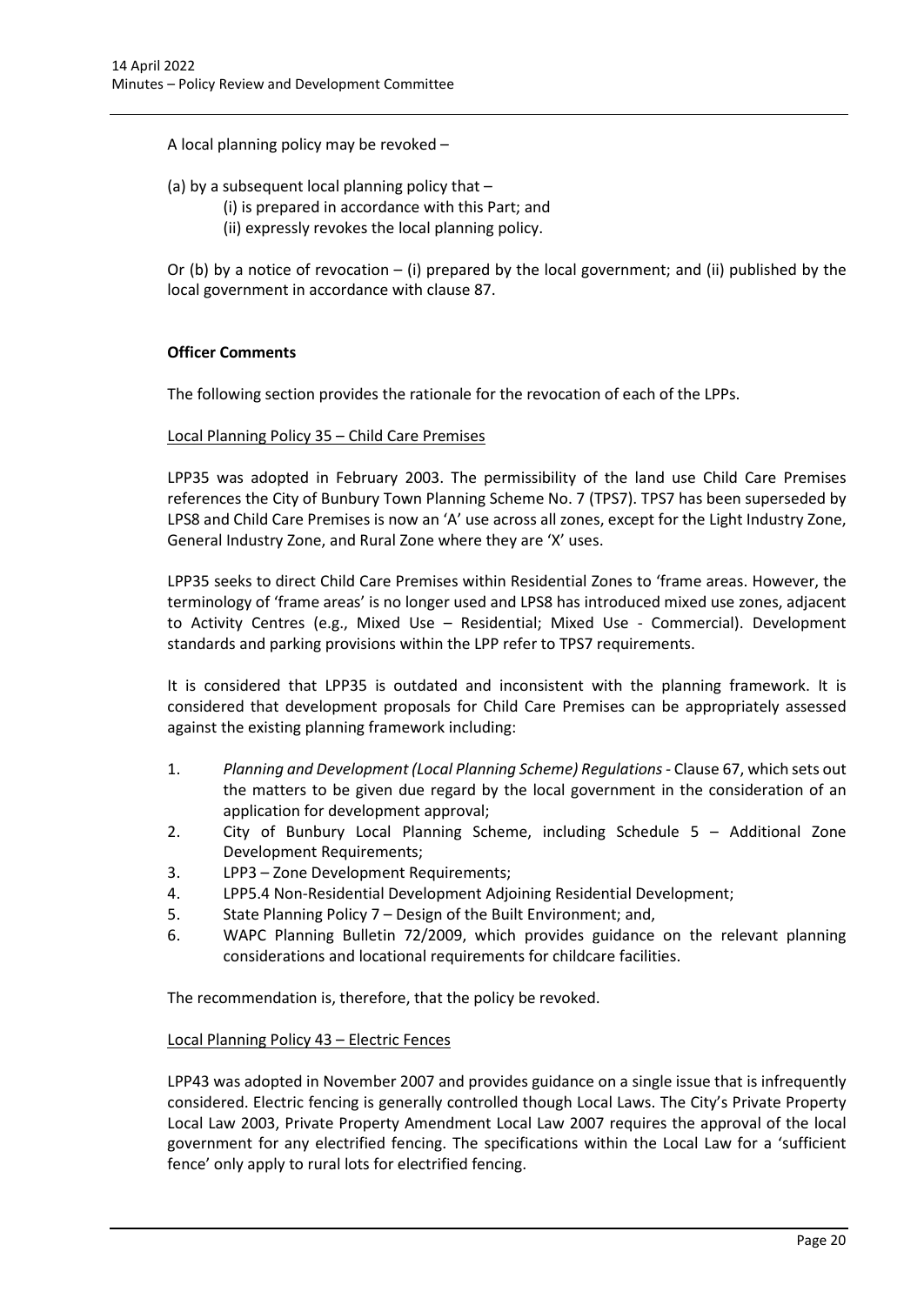Development approval would also be required. It is considered that any development proposal for electric fencing can be considered against the planning framework, including:

- 1. *Planning and Development (Local Planning Scheme) Regulations* Clause 67, which sets out the matters to be given due regard by the local government in the consideration of an application for development approval;
- 2. City of Bunbury Local Planning Scheme; and,
- 3. State Planning Policy 7 Design of the Built Environment.

Where applications are capable of being approved (e.g., Industrial Zone), fencing would be required to comply with AS/NZS3016:2002 and the relevant documentation submitted with the development application. The Australian Standard sets out safety requirements for the installation and operation of electric security fences and their associated equipment. The City will be reviewing LPP3 – Zone Development Requirements, and further guidance on fencing design / standards may be incorporated into LPP3 as part of the review process.

# Local Planning Policies – Design Guidelines and DAPs

The LPPs (Design Guidelines and DAPs) in Table 1 below either duplicate provisions within the local planning framework, are ineffective, inefficient or have been superseded by more recent planning instruments and are therefore recommended to be revoked for the reasons provided in the third column.

| Local Planning Policy<br>(Design Guidelines)                                                                      | Date Adopted, Last<br>Reviewed | Comments                                                                                                                                                                                                                                                                                                                                                                                                                                                                                                                                                                                                                          |  |
|-------------------------------------------------------------------------------------------------------------------|--------------------------------|-----------------------------------------------------------------------------------------------------------------------------------------------------------------------------------------------------------------------------------------------------------------------------------------------------------------------------------------------------------------------------------------------------------------------------------------------------------------------------------------------------------------------------------------------------------------------------------------------------------------------------------|--|
| Design Guidelines 8 -<br><b>City Waters Mixed</b><br><b>Business Precinct</b><br>Development Design<br>Guidelines | 1 November 2005                | The Design Guidelines (DG) No. 8 were adopted back in<br>2005. The objective of the DG was to facilitate a high<br>standard of mixed business development within what<br>was known as the 'City Waters Mixed Business Precinct'.<br>The area relates to Lots 442, 443 and 444 Plaza Street. At<br>the time of the adoption of the Design Guidelines the<br>subject sites were zoned Special Use 15 under TPS7.<br>Subsequently, LPS8 rezoned the site to Mixed Use -<br>Residential, with an R-Coding of R40 / R60.<br>The site also forms part of a Special Control Area $-$<br>Development Area, which includes Lot 103 Spencer |  |
|                                                                                                                   |                                | Street to the south. Therefore, a Structure Plan is<br>required to guide lot layout, urban design of buildings<br>(including height and setbacks) and open spaces,<br>landscaping, pedestrian movement, vehicle access and<br>interface treatments as<br>parking, and<br>land use<br>appropriate.                                                                                                                                                                                                                                                                                                                                 |  |
|                                                                                                                   |                                | The DG sets out a range of land use references,<br>development standards and provisions that refer to TPS7<br>and are therefore outdated and inconsistent with the<br>desired urban design outcomes that are provided in the<br>LPS8, SPP7 - Design of the Built Environment, and LPP3 -<br>Zone Development Requirements.                                                                                                                                                                                                                                                                                                        |  |

#### Table 1: Design Guidelines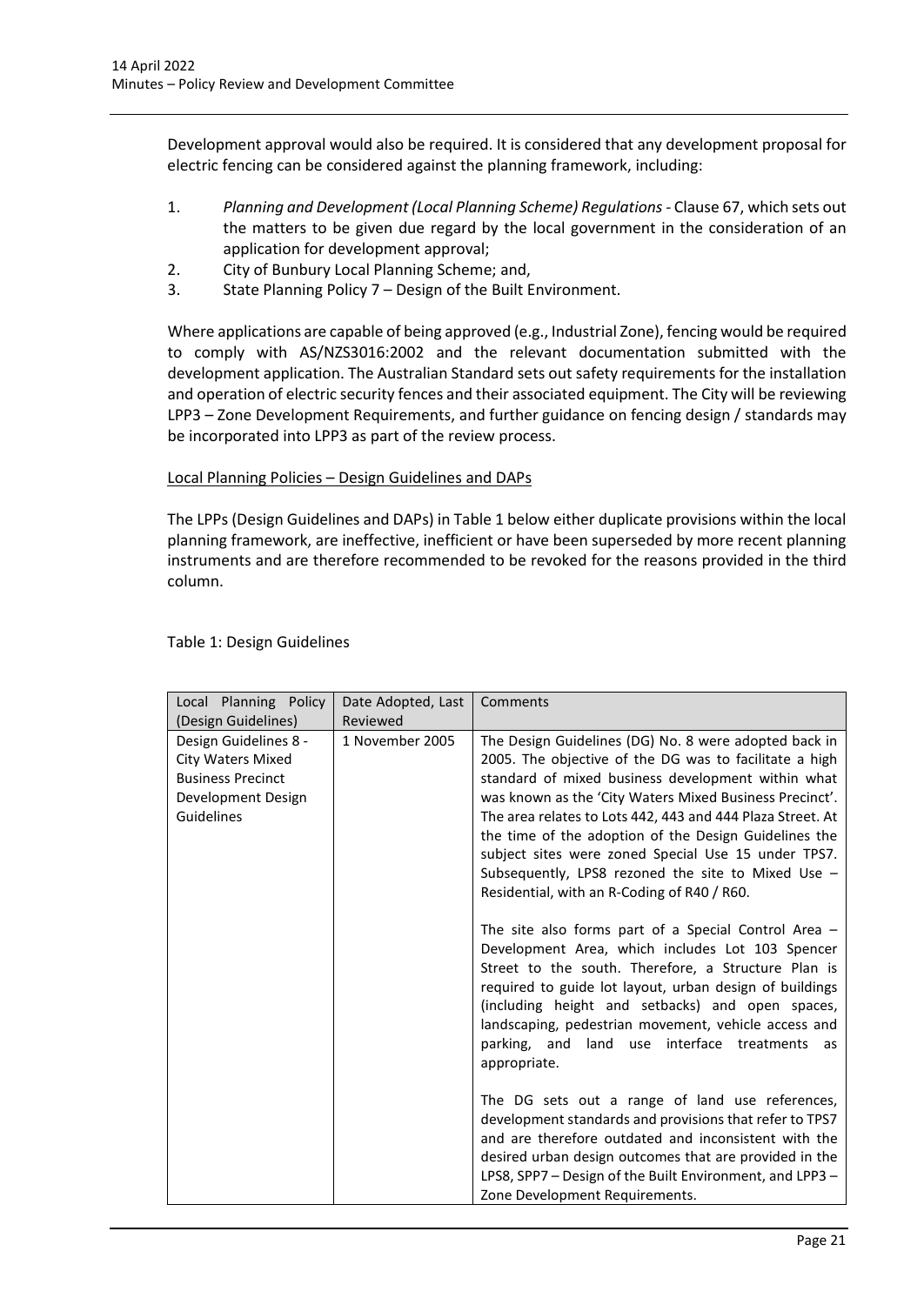| Local Planning Policy<br>(Design Guidelines)                                           | Date Adopted, Last<br>Reviewed                    | Comments                                                                                                                                                                                                                                                                                                                                                                                   |
|----------------------------------------------------------------------------------------|---------------------------------------------------|--------------------------------------------------------------------------------------------------------------------------------------------------------------------------------------------------------------------------------------------------------------------------------------------------------------------------------------------------------------------------------------------|
|                                                                                        |                                                   |                                                                                                                                                                                                                                                                                                                                                                                            |
| Design Guidelines 4.5.2<br>- Tuart Street Precinct                                     | 22 February 2005,<br>Reviewed in 2009<br>and 2013 | The Design Guidelines (DG) No. 4.5.2 were adopted back<br>in 2005. Since the DG was adopted, the Residential<br>Design Codes have been amended several times, mostly<br>recently in July 2021. The Tuart Street Precinct area has<br>predominantly been developed.                                                                                                                         |
|                                                                                        |                                                   | The DG refers to the land use permissibility of TPS7 and<br>the Special Use provisions that are now outdated,<br>replaced by LPS8.                                                                                                                                                                                                                                                         |
|                                                                                        |                                                   | Building Heights are inconsistent with Table 3 of the R-<br>Codes, which were amended in July 2021.                                                                                                                                                                                                                                                                                        |
|                                                                                        |                                                   | Any variation to front setbacks can be considered<br>through the relevant Design Principles of the R-Codes<br>(e.g., being consistent with the established streetscape).                                                                                                                                                                                                                   |
|                                                                                        |                                                   | The DG seeks to control façade treatment, materials, and<br>colours. However, those elements are not controlled<br>through the R-Codes and a Single House that complies<br>with the deemed-to-comply requirements of the R-Codes<br>would be exempt from development approval, except<br>where the works are located within a heritage-protected<br>place.                                 |
|                                                                                        |                                                   | Zoning                                                                                                                                                                                                                                                                                                                                                                                     |
|                                                                                        |                                                   | The R-Coding has changed from R40 under TPS7 (Special<br>Use Zone 15) to R40/R60 for a number of properties in<br>Francis Street. The remainder of the area is R40.                                                                                                                                                                                                                        |
|                                                                                        |                                                   | The zoning has also now changed to either Residential<br>Zone or Mixed Use Residential.                                                                                                                                                                                                                                                                                                    |
| Detailed<br>Plan<br>Area<br>4.7.1:<br><b>Blair</b><br>Street<br>(former hospital site) | 2006,<br>14<br>March<br>Reviewed 2011             | The Blair Street DAP was adopted in 2006 with the<br>objective to set out design standards to achieve a high<br>quality of residential design for small lots. The<br>development of the area has now been built out. A<br>portion of the zoning for the area has also subsequently<br>changed from TPS7 to LPS8, with Lot 928 Mitchell<br>Crescent now reserved Civic and Community (R30). |
|                                                                                        |                                                   | It is considered that the LDP has served its purpose with<br>the area built out and any future residential development<br>is to be assessed against the Residential Design Codes,<br>reflecting contemporary planning practices. For any non-<br>residential development the following legislation and<br>policy requirements would apply.                                                 |
|                                                                                        |                                                   | 1.<br>Planning and Development (Local Planning<br>Scheme) Regulations - Clause 67 'matters to be<br>consider' in the consideration of a development<br>application                                                                                                                                                                                                                         |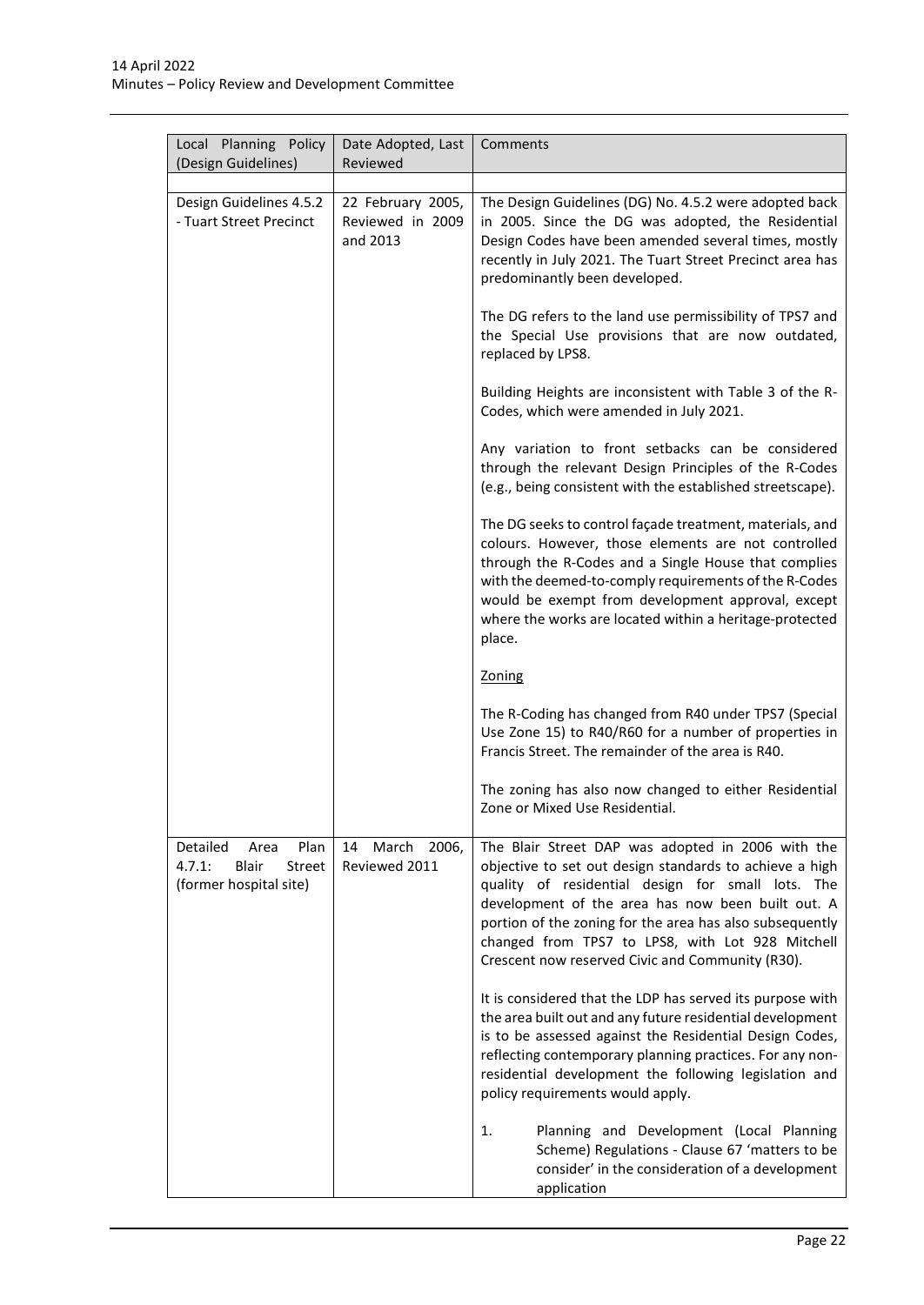| Local Planning Policy                                                   | Date Adopted, Last                   | Comments                                                                                                                                                                                                                                                                                                                                                                                                                                                                                                                                                                                                                                                                                                                                                                                                                                                                                                 |
|-------------------------------------------------------------------------|--------------------------------------|----------------------------------------------------------------------------------------------------------------------------------------------------------------------------------------------------------------------------------------------------------------------------------------------------------------------------------------------------------------------------------------------------------------------------------------------------------------------------------------------------------------------------------------------------------------------------------------------------------------------------------------------------------------------------------------------------------------------------------------------------------------------------------------------------------------------------------------------------------------------------------------------------------|
| (Design Guidelines)                                                     | Reviewed                             |                                                                                                                                                                                                                                                                                                                                                                                                                                                                                                                                                                                                                                                                                                                                                                                                                                                                                                          |
|                                                                         |                                      | 2.<br>City of Bunbury Local Planning Scheme<br>3.<br>LPP3-Zone Development Requirements<br>LPP5.4 Non-Residential Development Adjoining<br>4.<br>Residential Development.<br>5.<br>State Planning Policy $7 -$ Design of the Built<br>Environment.                                                                                                                                                                                                                                                                                                                                                                                                                                                                                                                                                                                                                                                       |
| LPP - Detailed Area Plan<br>11 - Lot 100 #85-89<br><b>Clarke Street</b> | 12 December 2006                     | The DAP was adopted in 2006, as part of discharging a<br>subdivision condition, to guide the development of a<br>small lot subdivision to deliver high residential standards.<br>The development has now been fully built out. It is<br>considered that the policy has therefore achieved its<br>purpose and any future development can be considered<br>against the Residential Design Codes. Where a<br>development application is required in order to consider<br>a variation to the R-Codes, the following planning<br>legislation and policy requirements would apply.<br>1.<br>Planning and Development (Local Planning<br>Scheme) Regulations - Clause 67 'matters to be<br>consider' in the consideration of a development<br>application<br>2.<br>City of Bunbury Local Planning Scheme<br>3.<br>LPP3 - Zone Development Requirements<br>State Planning Policy $7 -$ Design of the Built<br>4. |
| LPP - Detailed Area Plan<br>4.6.1 - Stirton Court<br>(former Adam Road) | 21.12.2004,<br>reviewed<br>7.06.2011 | Environment<br>The Stirton Court DAP was approved in 2004. The<br>purpose of the DAP was to orientate dwellings (habitable<br>rooms) towards Five Mile Brook, protecting local<br>character and amenity, and achieve a high quality of<br>residential design. The site has been built out. Where a<br>development application is required in order to consider<br>a variation to the R-Codes, the following planning<br>legislation and policy requirements would apply.<br>1.<br>Planning and Development (Local Planning<br>Scheme) Regulations - Clause 67 'matters to be<br>consider' in the consideration of a development<br>application<br>City of Bunbury Local Planning Scheme<br>2.<br>LPP3 - Zone Development Requirements<br>3.<br>State Planning Policy $7 -$ Design of the Built<br>4.<br>Environment                                                                                      |

# **Analysis of Financial and Budget Implications**

The revocation of the LPPs will not have any financial or budget implications.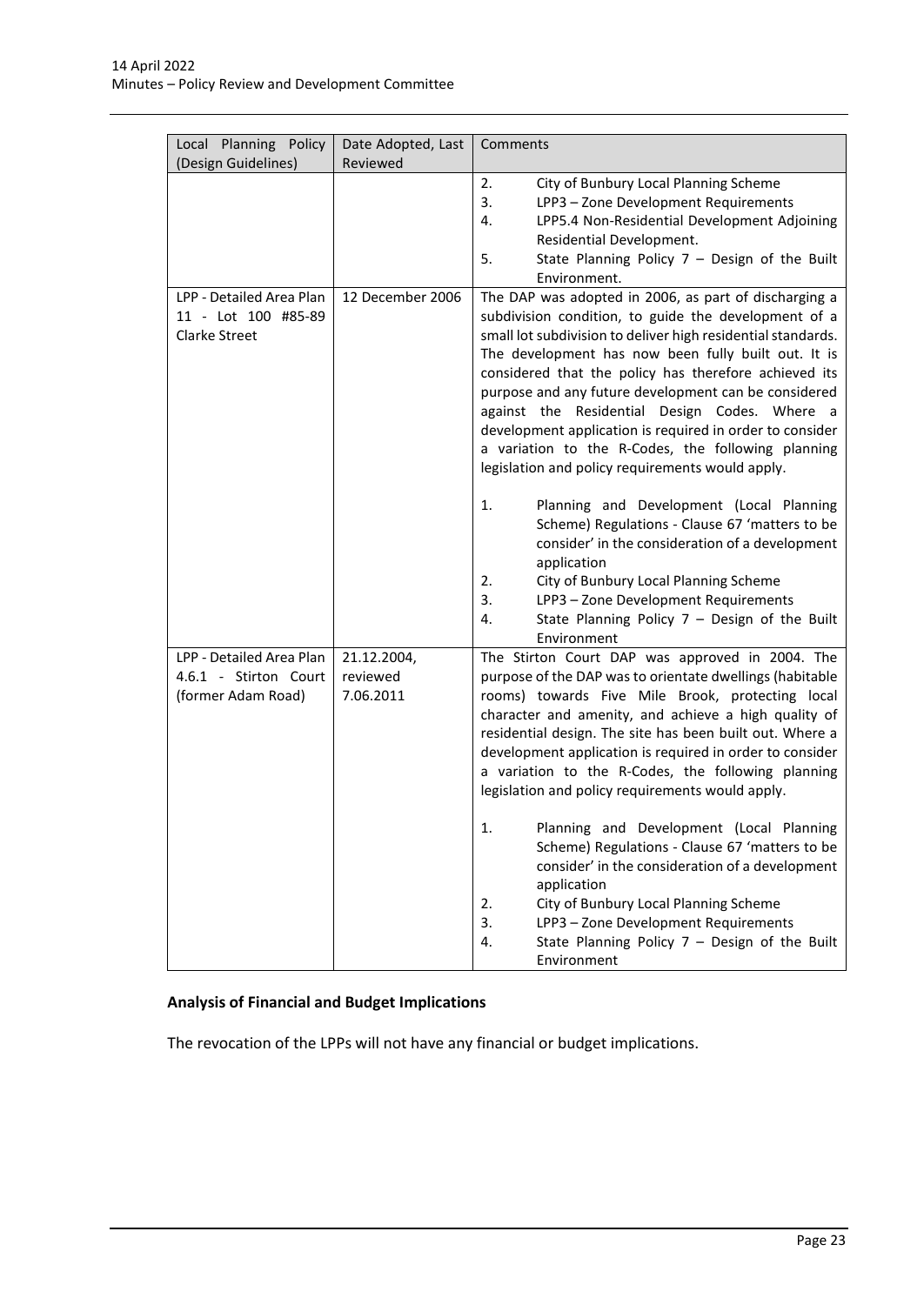# **Community Consultation**

The Regulations require the City to publish a notice of revocation. However, there is no requirement for public consultation as part of the consideration of whether to revoke an LPP.

Notwithstanding, in the interests of community engagement it is recommended that all landowners/occupiers of properties within the Design Guidelines/Detailed Area Plan area are notified of the City's intent to revoke. Landowners/occupiers will be advised of the rationale for revoking and advised of the planning framework that will supersede the revocation of the LPP (e.g., R-Codes, LPP3: Zone Development Requirements).

# **Councillor / Officer Consultation**

The list of policies to be revoked has been circulated internally to the City's Building, Environmental Health and Development Engineer.

# **Timeline: Council Decision Implementation**

The recommendation of the Policy Review and Development Committee will be included in the agenda item presented to Council.

Where Council resolves to revoke an LPP a notice of revocation is to be published on the City's website. The notice will be published on the website for 7 days and the Local Planning Policy page updated.

# **Outcome of Meeting – 14 April 2022**

A general discussion took place in regard to proposed revocations to the identified Local Plannig Policies. The Senior Planning Officer provided an overview of the policies, including where the provisions of the policies are no longer relevant or effective, are inconsistent with the planning framework, are superseded by changes to legislation, or are better addressed through other planning policies.

The Executive Recommendation was moved by Cr Steele and seconded by Cr Quain and was CARRIED unanimously as follows:

**That the Policy Review and Development Committee recommends that Council resolves to:**

- **1. Notify all landowners/occupiers within the following Design Guidelines or DAP areas of the City's intent to revoke the following Local Planning Policies.** 
	- **Design Guidelines 8 City Waters Mixed Business Precinct Development Design Guidelines**
	- **Design Guidelines 4.5.2 Tuart Street Precinct**
	- **Detailed Area Plan 4.7.1 Blair Street (former hospital site)**
	- **Detailed Area Plan 11 Lot 100 (#85-89) Clarke Street**
	- **Detailed Area Plan 4.6.1 Stirton Court (former Adam Road)**

**Public consultation to occur for a period of 21 days. Council to consider any submissions made during the advertising period prior to revoking the Local Planning Policy.**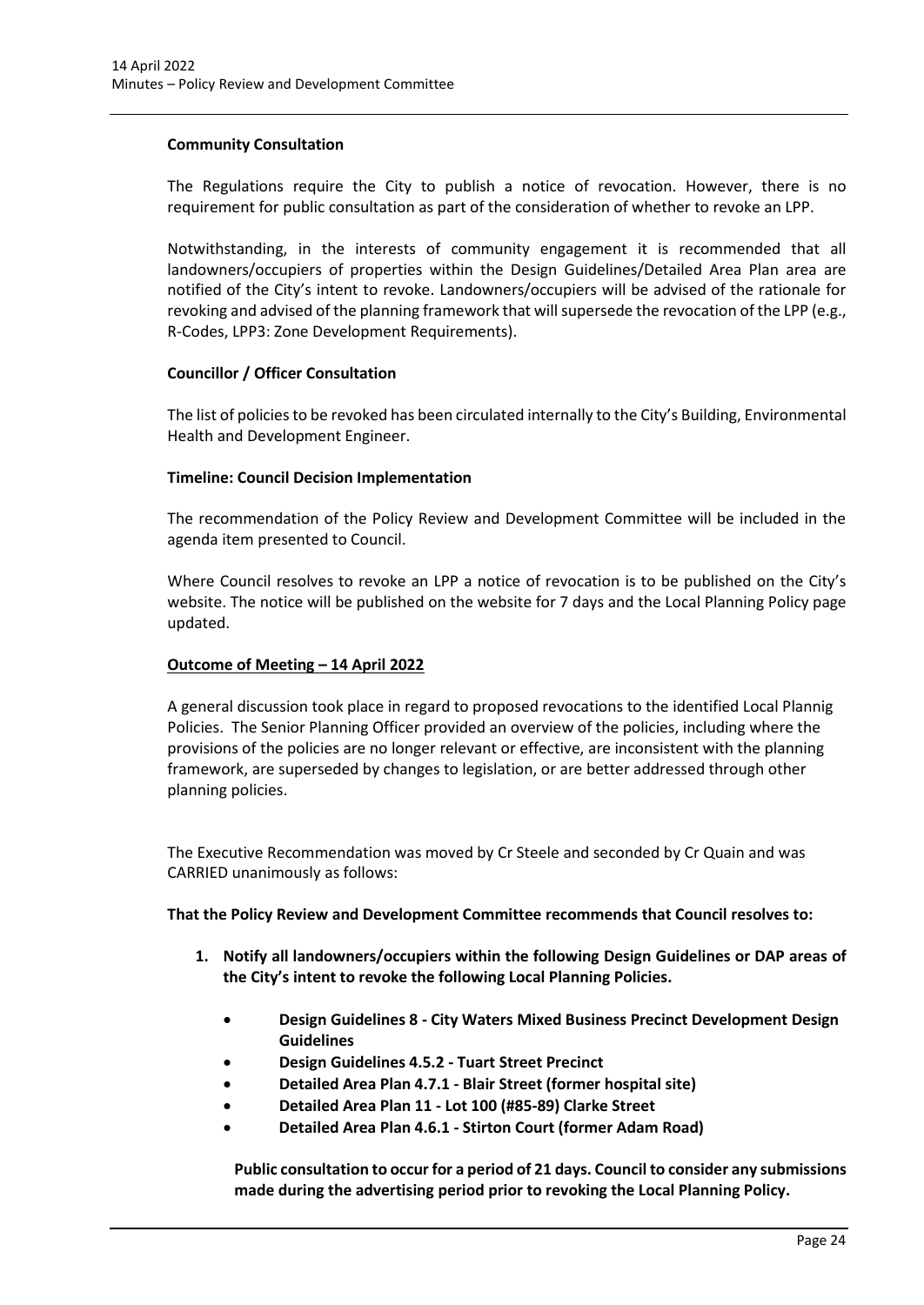- **2. In accordance with the** *Planning and Development (Local Planning Schemes) Regulations,*  **Schedule 2, Clause 6 (b) revokes the following Local Planning Policies and publishes a notice of revocation of these policies in accordance with Schedule 2, Clause 87 of the Regulations:**
	- **Local Planning Policy 35 – Child Care Premises**
	- **Local Planning Policy 43 – Electric Fences**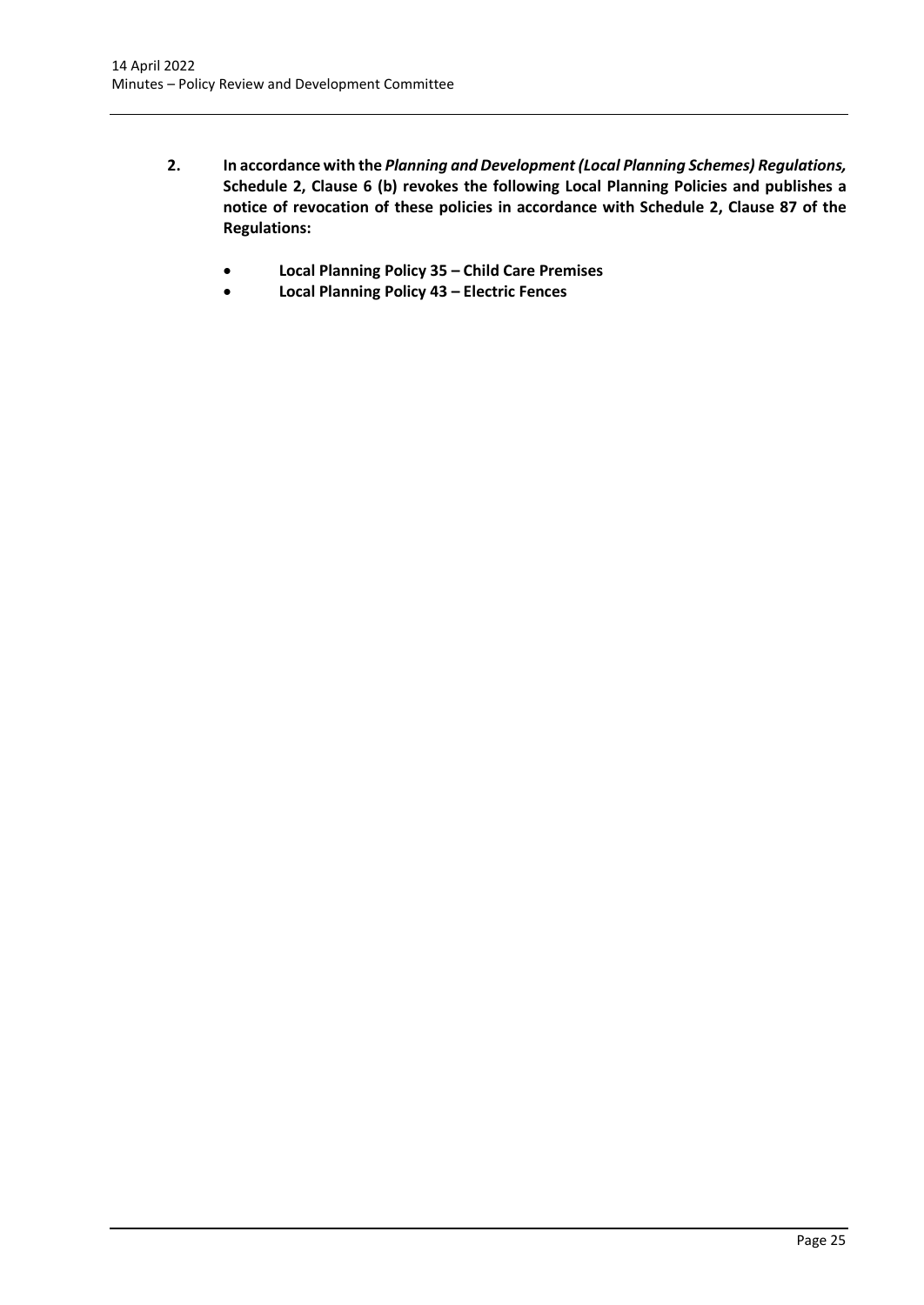# <span id="page-26-0"></span>**8.7 Proposed Council Policy: Climate Change**

| <b>File Ref:</b>            | COB/1313                                                   |  |                             |  |
|-----------------------------|------------------------------------------------------------|--|-----------------------------|--|
| <b>Applicant/Proponent:</b> | Internal                                                   |  |                             |  |
| <b>Responsible Officer:</b> | Saphron Wheeler, Environmental Sustainability Officer      |  |                             |  |
| <b>Responsible Manager:</b> | Aaron Lindsay, Manager Projects & Asset Management         |  |                             |  |
| <b>Executive:</b>           | Gavin Harris, Director of Infrastructure                   |  |                             |  |
| <b>Authority/Discretion</b> | Advocacy                                                   |  | Review                      |  |
|                             | ⊠<br>Executive/Strategic                                   |  | Quasi-Judicial              |  |
|                             | Legislative                                                |  | <b>Information Purposes</b> |  |
| <b>Attachments:</b>         | Appendix 13: PROPOSED Council Policy Climate Change        |  |                             |  |
|                             | Appendix 14: WALGA Policy Statement on Climate Change 2018 |  |                             |  |
|                             | Appendix 15: WALGA Climate Change Action Framework         |  |                             |  |
|                             | Appendix 16: WALGA Climate Change Declaration              |  |                             |  |

# **Summary**

This agenda item seeks Council adoption of a new Council Policy Climate Change (Appendix 13).

The proposed Council Policy Climate Change (The Policy) outlines:

- Acknowledgement of key projected climate change impacts to the South Western Flatlands of Western Australia, including Bunbury;
- Commitment to climate change management;
- Support of the Western Australian Local Government Association's Policy Statement on Climate Change 2018 (WALGA Policy Statement); and
- Acknowledgement and commitment to international obligations.

# **Executive Recommendation**

That the Policy Review and Development Committee recommends that Council resolves to adopt the proposed Council Policy Climate Change as attached at Appendix 13.

# *Voting Requirement: Simple Majority*

# **Strategic Relevance**

| Theme 3       | Our Places and Spaces                                                                                                                                       |
|---------------|-------------------------------------------------------------------------------------------------------------------------------------------------------------|
| Goal          | A natural and built environment that reflects Bunbury's core values.                                                                                        |
| Objective 3.4 | Minimised risk of flooding through effective management that has regard                                                                                     |
|               | to the impacts of climate change.                                                                                                                           |
| Objective 3.6 | The public health and amenity of the community is protected.                                                                                                |
| Objective 3.7 | Management of significant natural areas which provides for human<br>enjoyment while protecting habitat and environmental values for<br>generations to come. |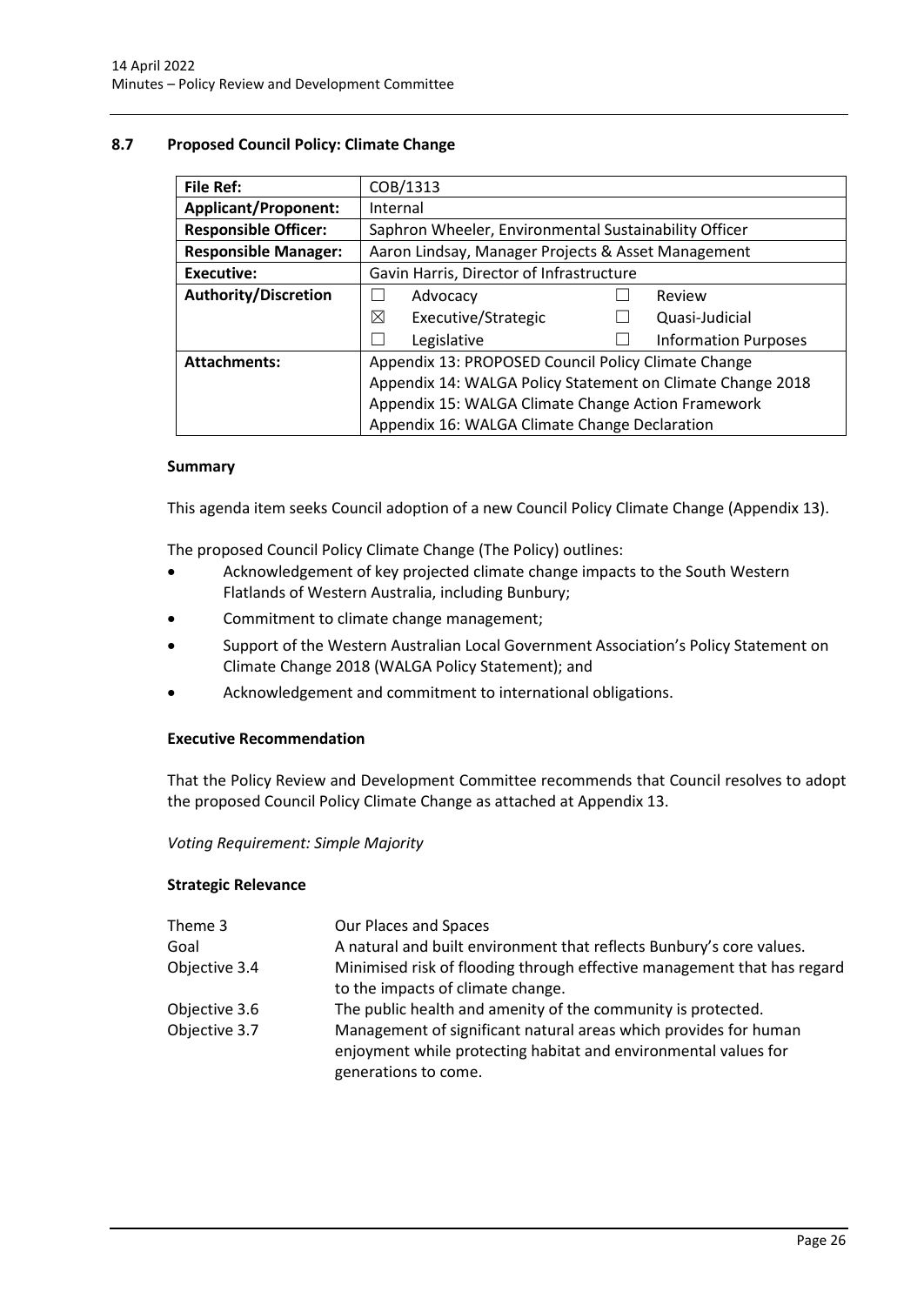# **Background**

At the Ordinary Council Meeting held on 1 February 2022, an agenda Item was raised regarding the development of the Council Policy, 'Climate Change', refer Council Decision (019/22):

*"That Council request the Chief Executive Officer draft a City of Bunbury Council Policy, 'Climate Change', which is consistent with the WALGA Policy Statement on Climate Change and present to the Policy Review and Development Committee for endorsement."* 

This agenda item supports Council Decision (019/22) by providing a Council Policy, 'Climate Change' to the Policy Review and Development Committee for endorsement and adoption.

In addition, on 14 December 2021, an agenda item was raised regarding the Sustainability and Climate Change Action Frameworks, refer Council Decision (278/21):

*"That Council request the Chief Executive Officer prepare a City of Bunbury Sustainability Strategy for Council consideration, including climate change actions and recommendations based on informed corporate net zero emission target scenarios."* 

This agenda item relates to Council Decision (278/21) in that the Council Policy, 'Climate Change' will inform climate action within the Sustainability Strategy.

# **Council Policy Compliance**

There are no Council policies related to this report and recommendation.

# **Legislative Compliance**

The responsibility for Local Governments to mitigate the impacts of climate change is reflected in the *Local Government Act 1995* (WA):

*"In carrying out its functions a Local Government is to use its best endeavours to meet the needs of current and future generations through an integration of environmental protection, social advancement and economic prosperity. (Section 1.3(3))".*

# **Officer Comments**

# WALGA's Climate Change Action Framework

Developing The Policy is one of the primary actions, along with the signing of the WALGA Climate Change Declaration listed in WALGA's Climate Change Action Framework (Appendix 15), which sets out a logical sequence of steps that Local Governments can follow to respond to climate change.

# Acknowledgement of Key Projected Climate Change Impacts

The Policy recognises the urgency of the scientific consensus-based Intergovernmental Panel on Climate Change (IPCC) Assessment Reports findings, with the latest report being finalised on the 27th of February 2022. The IPCC prepares comprehensive Assessment Reports about knowledge on climate change, its causes, potential impacts and response options.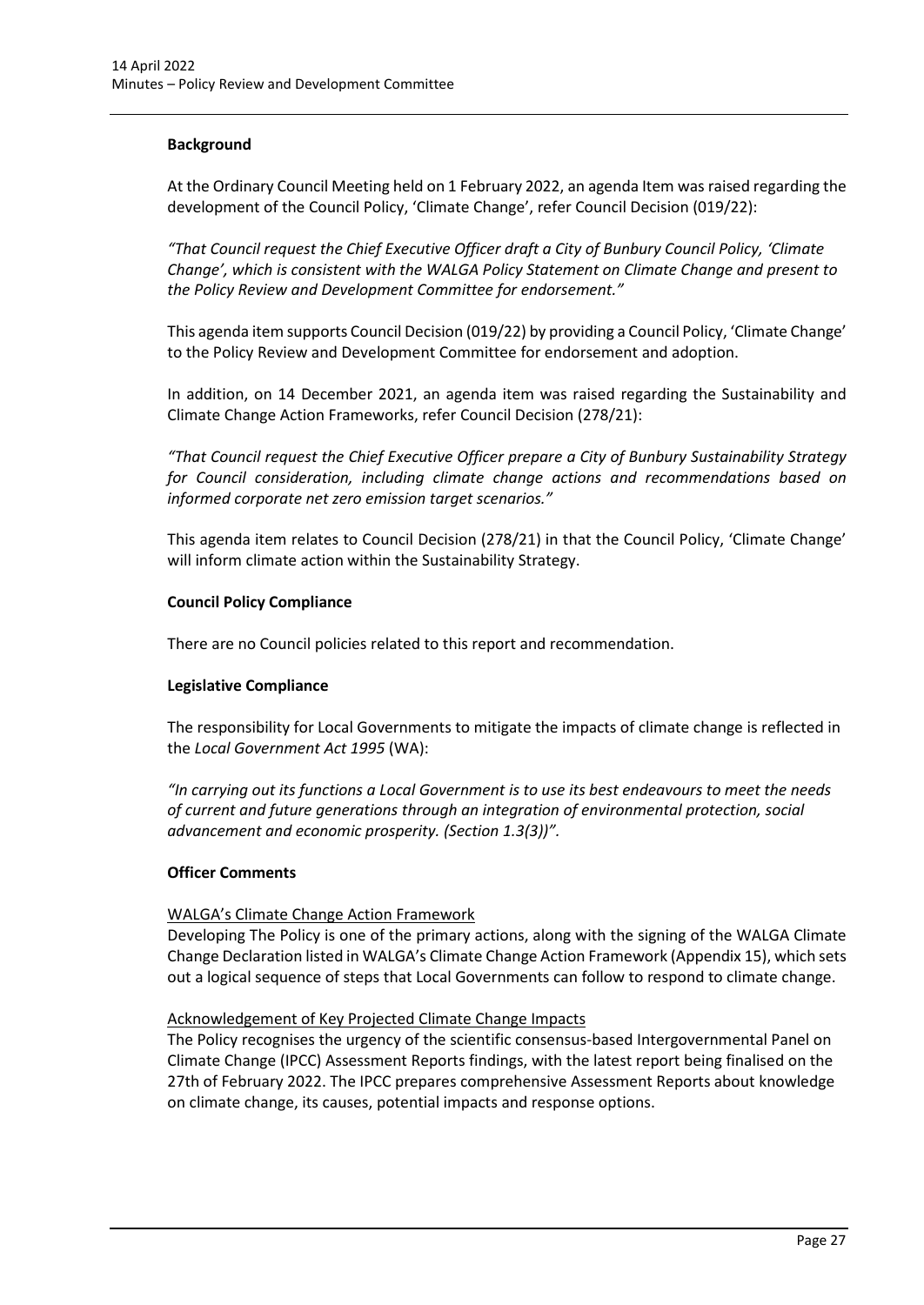The Policy acknowledges the projected climate change impacts to the South Western Flatlands region of WA, including the Bunbury Local Government Area (LGA), as outlined in the State Government's 2021 Western Australia[n Climate Projections Paper](https://mcusercontent.com/deaf6c84b27d6ba4ab394cdf0/files/c840e395-91fc-5d3b-7ad1-7f1bda687884/Western_Australian_Climate_Projections_Summary.pdf) (The Paper). This Paper provides a summary of the changes in climate and sea levels likely to occur over the coming decade, including:

- Higher temperatures.
- Hotter and more frequent extreme weather, with less frost.
- Less rainfall, with increased intensity of heavy rainfall events.
- Increased evaporation and reduced soil moisture.
- Harsher bushfire weather.
- Higher sea levels, with more frequent sea level extremes, coastal erosion, and inundation.
- Warmer and more acidic oceans in the future.

The Policy acknowledges that these changes have the potential to impact our environment, assets and infrastructure in our Local Government area, and the health, safety and wellbeing of our people. We therefore need to plan for, and adapt to, these changes to ensure our City remains a resilient and vibrant area.

# Commitments to Climate Change Management

Council Decision (019/22) on 1 February 2022, authorised the signing of the WALGA Climate Change Declaration (Appendix 16). The Policy's commitments to climate change management are informed by the commitments listed in the WALGA Climate Change Declaration.

In addition, the commitments support the following National and State Government climate action commitments:

• As a signatory to the *Paris Agreement* (2016) under the United Nations Framework Convention on Climate Change, Australia has committed to acting on climate change and to reducing Australia's emissions to 26-28% below 2005 levels by 2030. The Paris Agreement expressly recognises the importance of engagement at all levels of government and invites:

*Civil society, the private sector, financial institutions, cities and other subnational authorities […]to scale up their efforts and support actions to reduce emissions and/or to build resilience and decrease vulnerability to the adverse effects of climate change.*

• Seventeen (17) Sustainable Development Goals (SDGs) were adopted by all United Nations Member States in 2015, including Australia. The SDGs "recognize that ending poverty and other deprivations must go hand-in-hand with strategies that improve health and education, reduce inequality, and spur economic growth – all while tackling climate change and working to preserve our oceans and forests."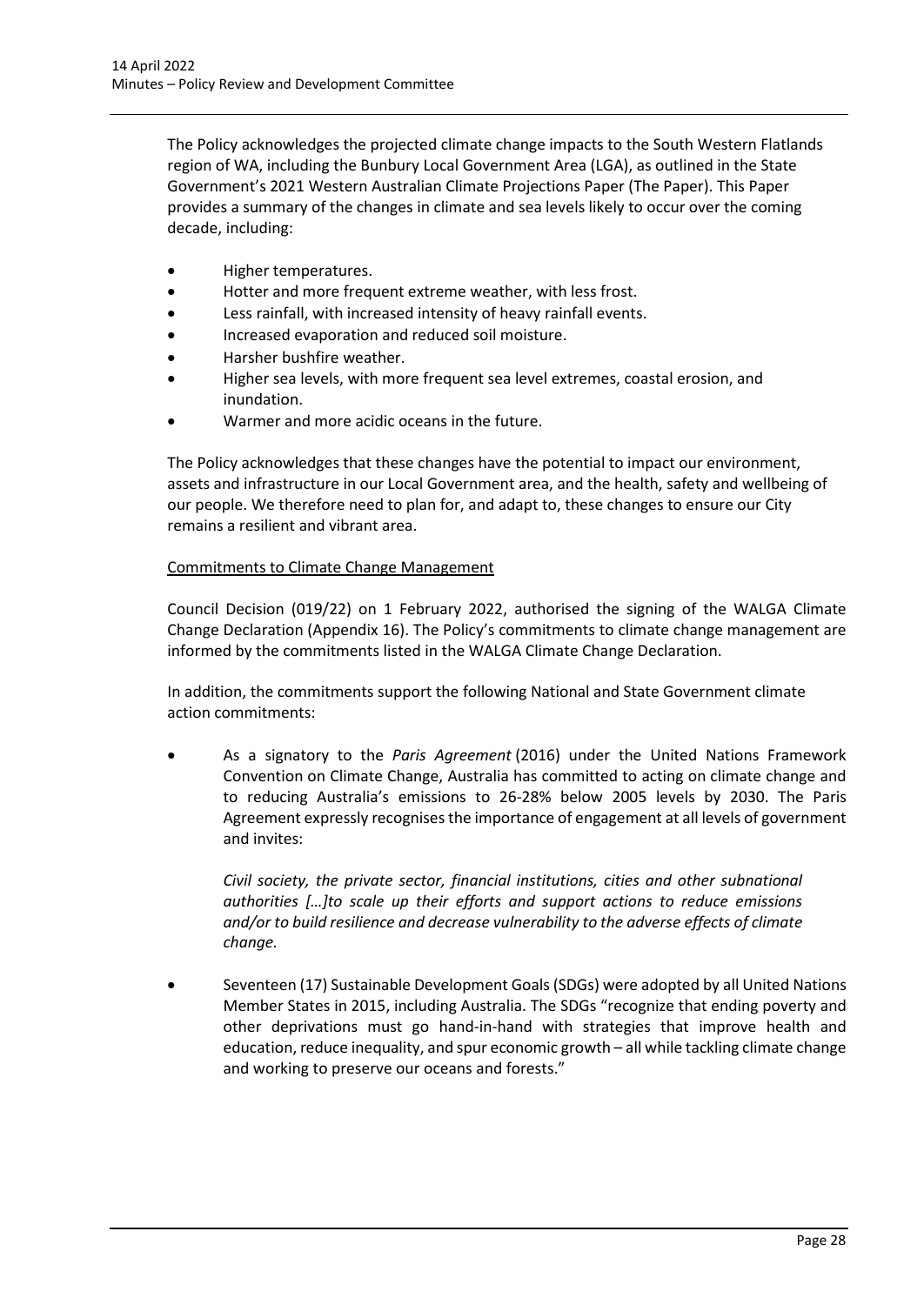• In August 2019, the State Government committed to working with all sectors of the economy to achieve net zero emissions for our State by 2050. Acceptance of consensus climate change science is also reflected in State planning policies, in particular the *State Planning Policy 2.6: State Coastal Planning Policy*.

# WALGA's Policy Statement on Climate Change 2018

Council Decision (019/22) on 1 February 2022 requested that the Chief Executive Officer draft a City of Bunbury Council Policy, 'Climate Change', which is consistent with the WALGA Policy Statement on Climate Change.

The WALGA Policy Statement on Climate Change was endorsed by the WALGA State Council on Wednesday, 4 July 2018, following extensive consultation with Local Governments. It represents the consolidated position of Western Australian Local Governments and forms the basis for WALGA's climate change advocacy on behalf of the WA Local Government sector. Individual Local Governments are encouraged to support and utilise this Policy Statement in developing and implementing their own climate change strategies and programs, however, are not bound by the Policy.

# International Commitments

As a signatory to the *Paris Agreement* (2016) under the United Nations Framework Convention on Climate Change, Australia has committed to acting on climate change and to reducing Australia's emissions to 26-28% below 2005 levels by 2030. The Paris Agreement expressly recognises the importance of engagement at all levels of government and invites:

*Civil society, the private sector, financial institutions, cities and other subnational authorities […]to scale up their efforts and support actions to reduce emissions and/or to build resilience and decrease vulnerability to the adverse effects of climate change*.

In August 2019, the State Government committed to working with all sectors of the economy to achieve net zero emissions for our State by 2050. Acceptance of consensus climate change science is also reflected in State planning policies, in particular *State Planning Policy 2.6: State Coastal Planning Policy*.

*In support of the above commitments, the Policy states its commitment to supporting state, national and international targets required to achieve the* UNFCCC Paris Agreement goal of limiting global temperature rise to well below 2° Celsius and to pursue efforts to limit the temperature increase even further to 1.5° Celsius.

# **Analysis of Financial and Budget Implications**

No Financial or budget implications

# **Community Consultation**

N/A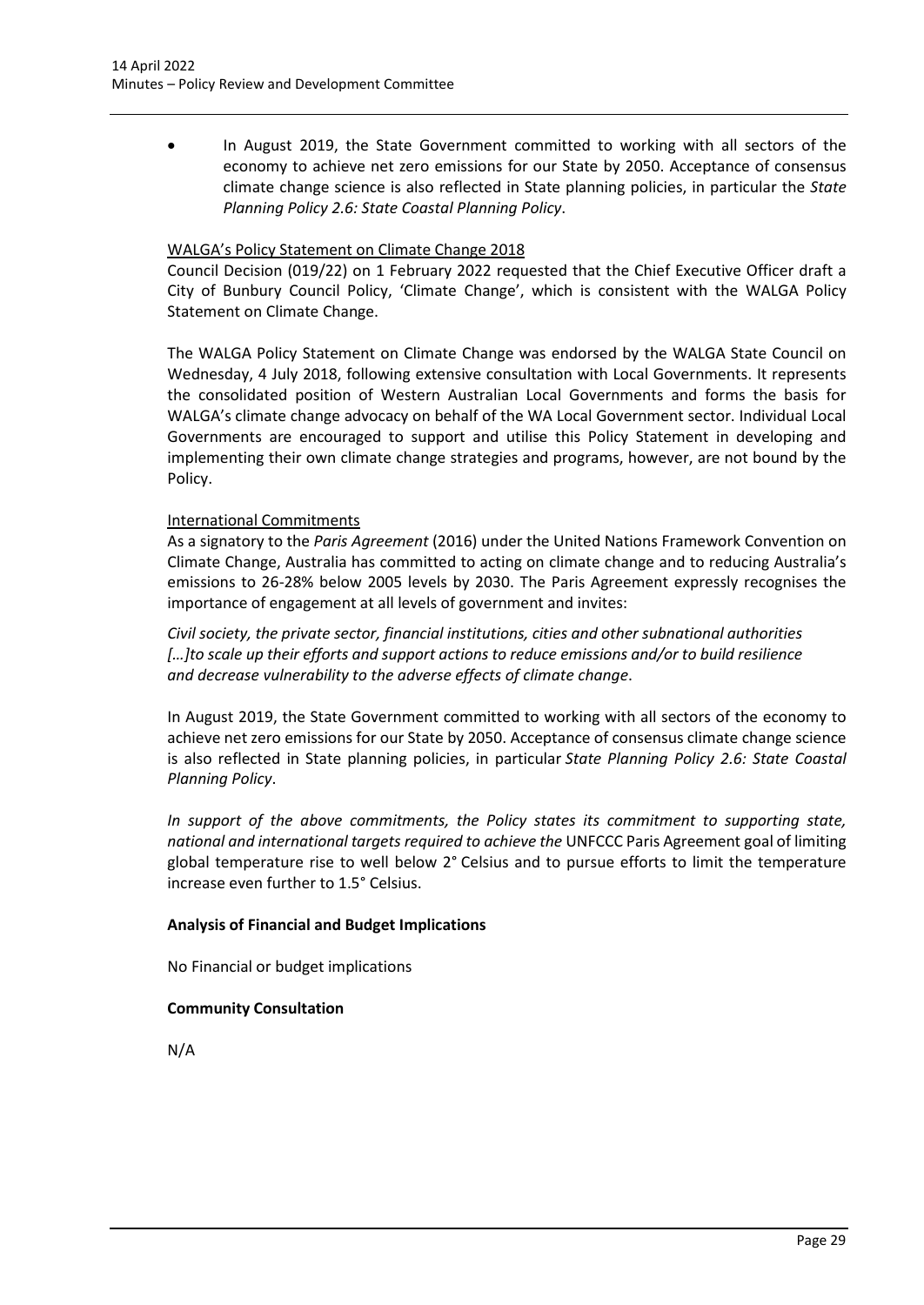# **Councillor/Officer Consultation**

A presentation was made to Councillors on 2 December 2021 on a roadmap towards achieving sustainability and climate change outcomes. This matter is now presented to the PRDC for consideration.

# **Applicant Consultation**

N/A

**Timeline: Council Decision Implementation**

N/A

# **Outcome of Meeting – 14 April 2022**

A general discussion took place in regard to proposed new Policy. The Environmental Sustainbility Officer provided an overview of the new Council Policy on Climate Change.

The Executive Recommendation was moved by Cr Smith and seconded by Cr Giles and was CARRIED unanimously as follows:

**That the Policy Review and Development Committee recommends that Council resolves to adopt the proposed Council Policy Climate Change as attached at Appendix 13.**

The Environmental Sustainability Officer and Senior Planning Officer left the meeting at 4:10pm.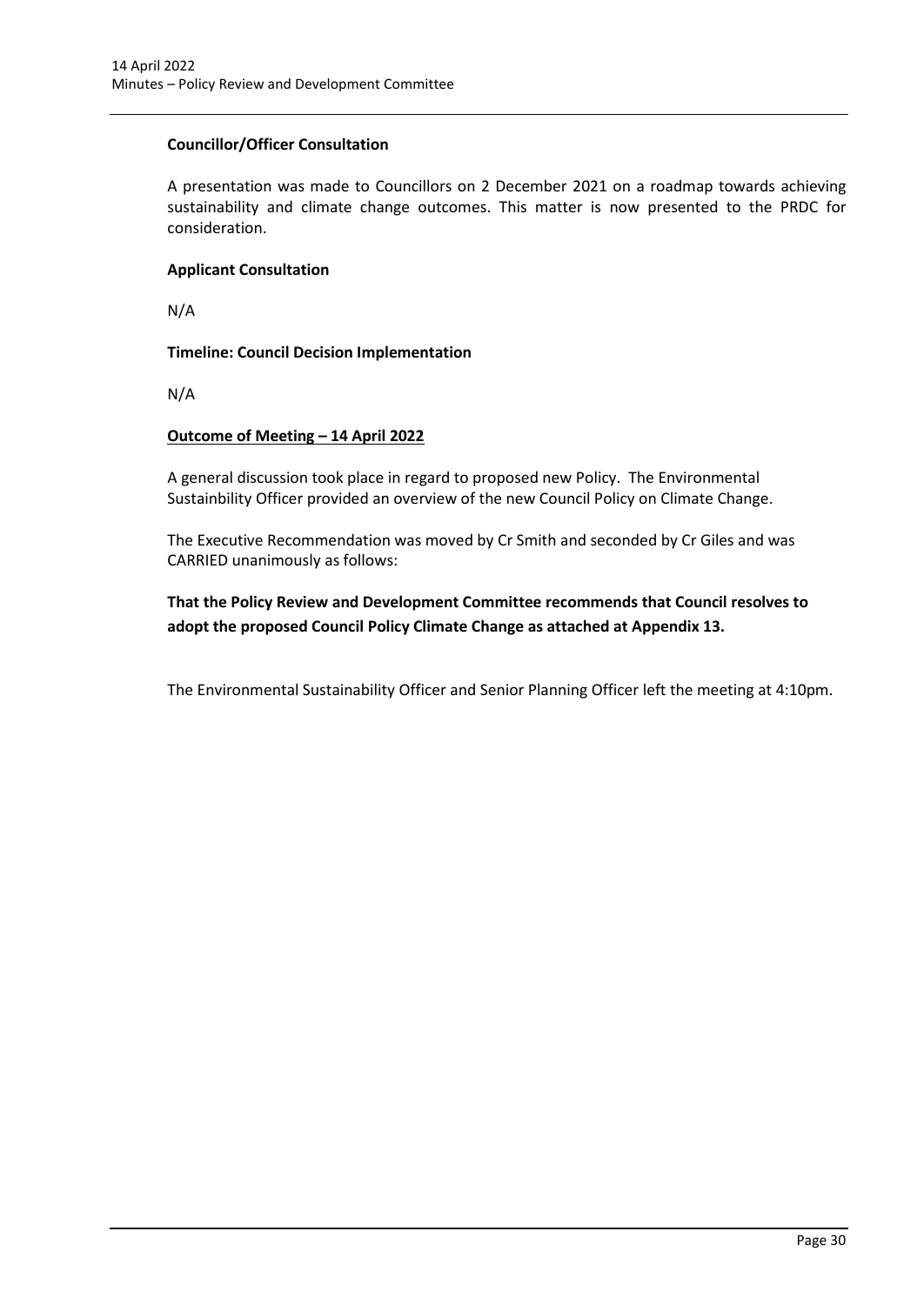# <span id="page-31-0"></span>**8.8 Review of Council Policy: Disaster Relief Reserve Fund**

| <b>File Ref:</b>            | COB/4469                                                            |  |  |
|-----------------------------|---------------------------------------------------------------------|--|--|
| <b>Applicant/Proponent:</b> | Internal                                                            |  |  |
| <b>Responsible Officer:</b> | Vicki Gregg, Team Leader Financial Accounting                       |  |  |
| <b>Responsible Manager:</b> | David Ransom, Manager Finance                                       |  |  |
| <b>Executive:</b>           | Organisational<br>Strachan,<br>Director<br>Strategy<br>and<br>Karin |  |  |
|                             | Performance                                                         |  |  |
| <b>Authority/Discretion</b> | Review<br>Advocacy                                                  |  |  |
|                             | ⊠<br>Executive/Strategic<br>Quasi-Judicial                          |  |  |
|                             | Legislative<br><b>Information Purposes</b>                          |  |  |
| <b>Attachments:</b>         | Appendix 17: REVISED Disaster Relief Reserve Fund Council           |  |  |
|                             | Policy                                                              |  |  |

#### **Summary**

This report is presented to the Policy Review and Development Committee (PRDC) to facilitate a review of current Disaster Relief Reserve Fund Council Policy. The policy was last reviewed in December 2019 and is now due for review.

# **Executive Recommendation**

That the Policy Review and Development Committee recommend that Council adopt the revised Disaster Relief Reserve Fund Council Policy as presented at appendix 17.

# *Voting Requirement: Simple Majority*

# **Strategic Relevance**

| Theme 4       | Our City                                                               |
|---------------|------------------------------------------------------------------------|
| Goal          | Civic leadership, partnerships and sound governance in delivering with |
|               | and for the community.                                                 |
| Objective 4.4 | A skilled organisation, which exercises responsible asset stewardship, |
|               | sound financial management, and exemplary customer service.            |

# **Regional Impact Statement**

This policy only applies within the City of Bunbury.

# **Background**

At the Ordinary Council Meeting held 12 December 2017, Council requested (refer Council Decision 446/17) the Policy Review and Development Committee develop a policy that guides the collection, accrual and distribution of funds by the City of Bunbury Disaster Relief Fund.

The current revision was adopted on 21 January 2020 (refer Council Decision 008/20) and is now presented to the Committee for review as part of the biennial review schedule for all Council policies.

The policy proposes some criteria to be considered when determining whether funding should be provided to certain causes, as well as proposing that such determinations could generally be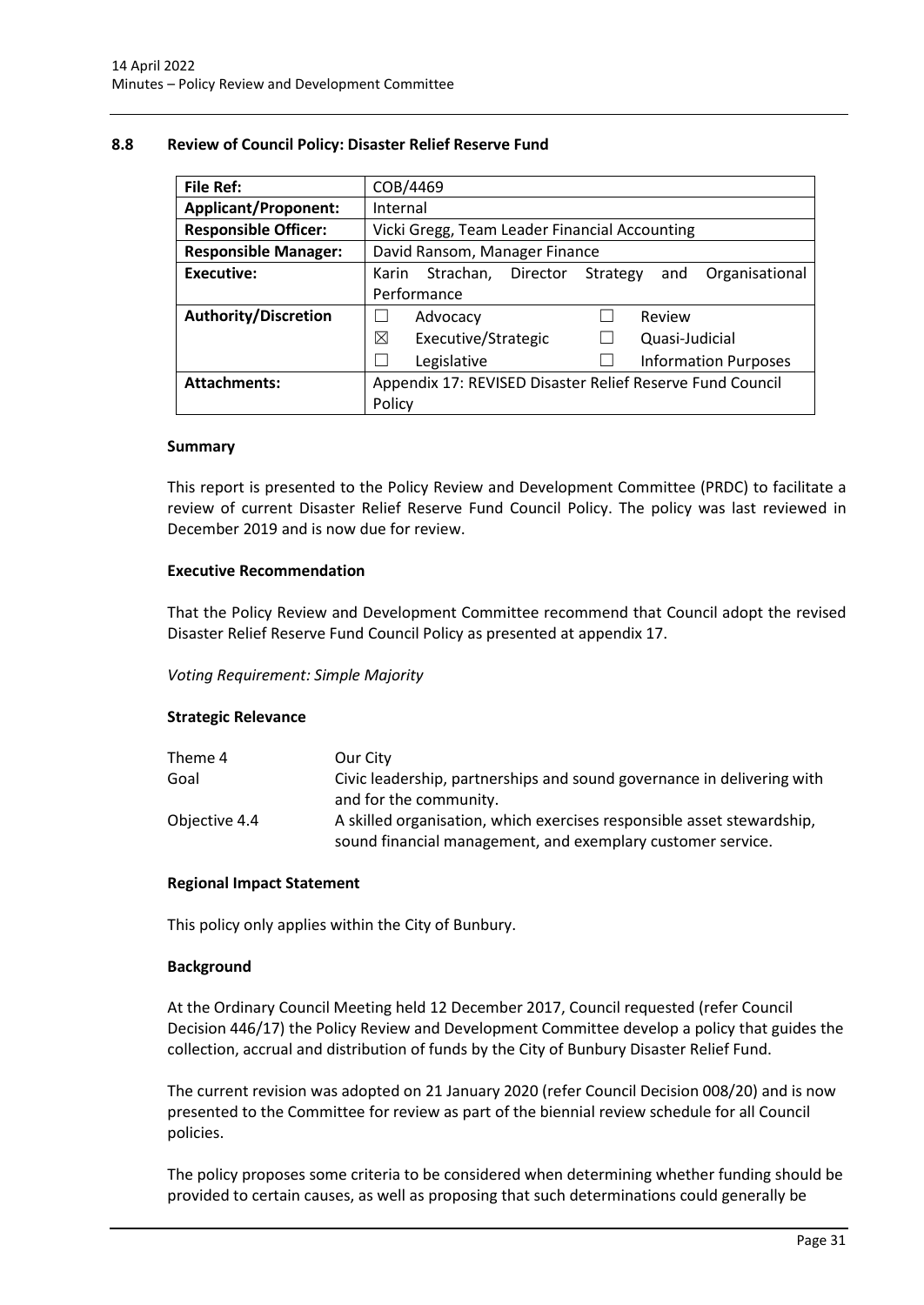made by an informal group comprised the Mayor, Deputy Mayor and Chief Executive Officer to ensure timeliness in decision-making.

# **Council Policy Compliance**

This report facilitates the review of an existing Council Policy.

# **Legislative Compliance**

Section 2.7(2) of the *Local Government Act 1995* applies.

# *2.7 Role of Council.*

- *… (2) Without limiting subsection (1), the council is to –*
	- *(a) oversee the allocation of the local government's finances and resources; and*
	- *b) determine the local government policies.*

# **Officer Comments**

Officers have reviewed the current policy and recommend minor changes to the Policy Statement, reflecting more recent donations made by Council in 2020 and 2021.

# **Analysis of Financial and Budget Implications**

Any payments approved under the terms of this policy are made from the specific reserve account for that purpose.

# **Community Consultation**

Nil

# **Councillor/Officer Consultation**

This matter is brought to the Policy Review and Development Committee for consideration.

# **Applicant Consultation**

Not applicable.

# **Timeline: Council Decision Implementation**

Following Council endorsement, any revisions to the policy will become effective immediately.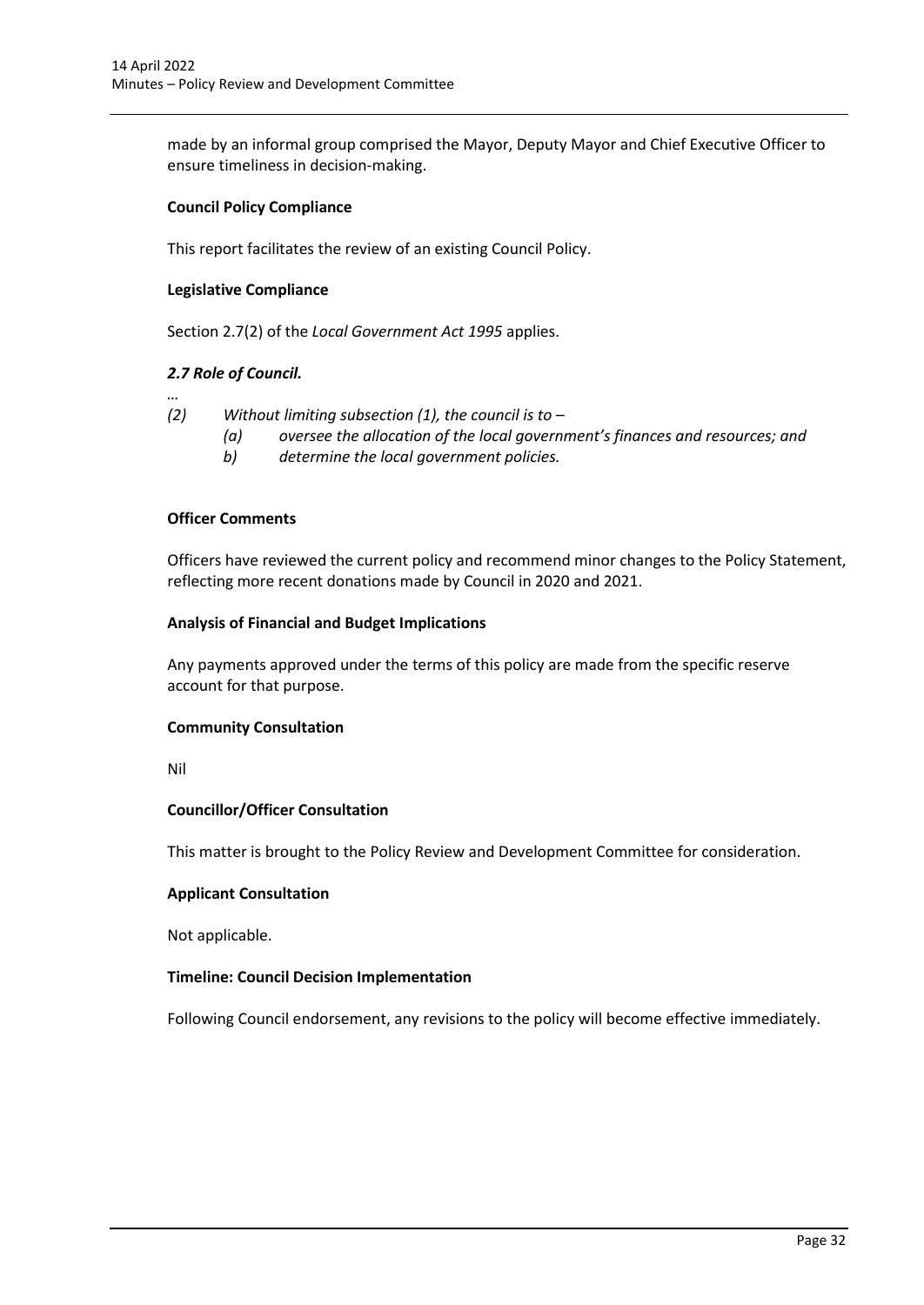# **Outcome of Meeting – 14 April 2022**

General discussion took place regarding the Policy. A question was asked regarding the capital funding available. Officers advised that the City maintains \$100,000 in the reserve fund. There is also a \$20,000 operating project allocation, which would require a Council decision if this were to be exceeded.

Following discussion, the Executive Recommendation was moved by Cr Quain and seconded by Cr Kozisek and was CARRIED unanimously as follows:

**That the Policy Review and Development Committee recommend that Council adopt the revised Disaster Relief Reserve Fund Council Policy as presented at appendix 17.**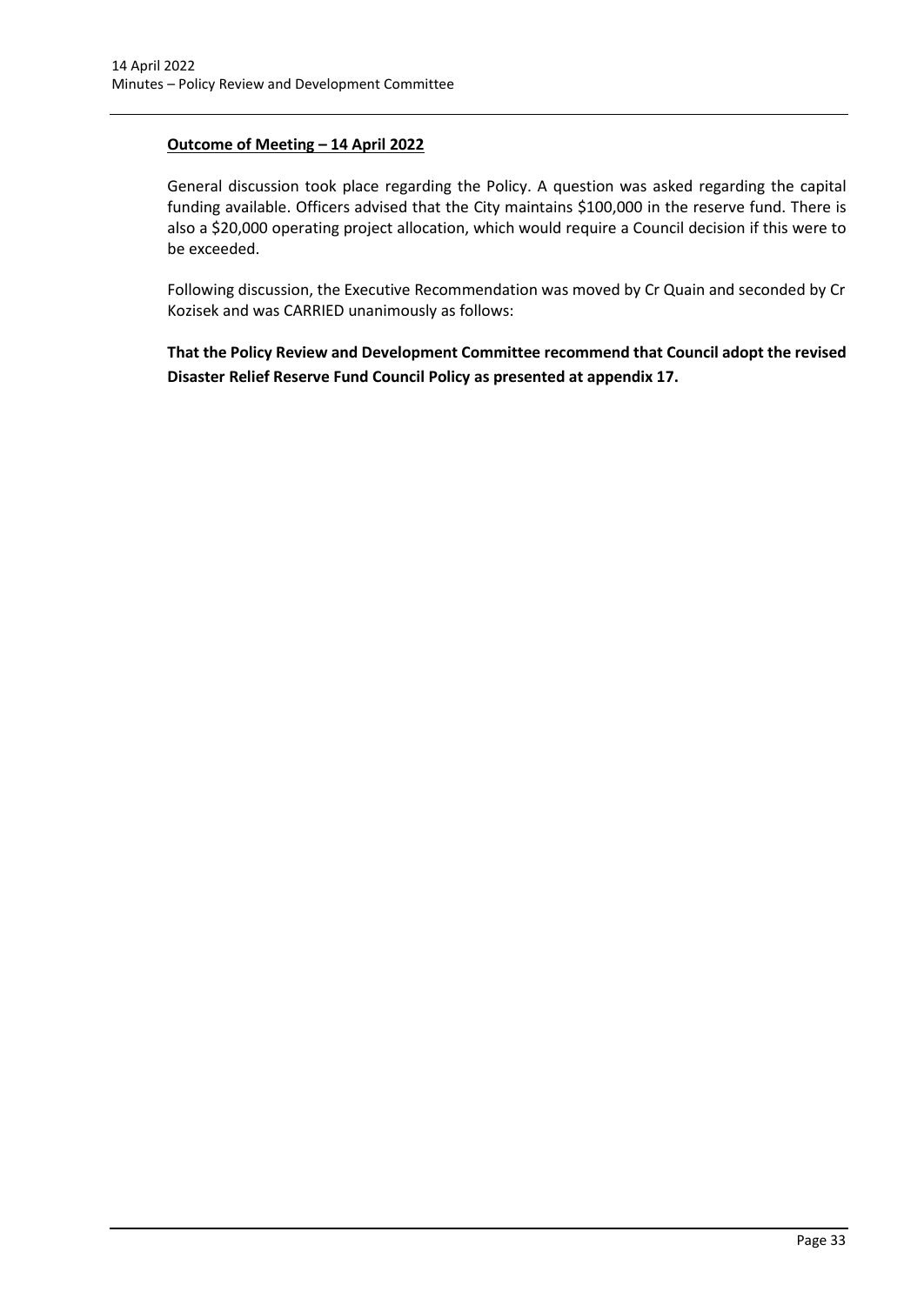# <span id="page-34-0"></span>**8.9 Review of Council Policy: Corporate Revenue Debt Collection**

| <b>File Ref:</b>            | COB/4469                                                            |  |  |
|-----------------------------|---------------------------------------------------------------------|--|--|
| <b>Applicant/Proponent:</b> | Internal                                                            |  |  |
| <b>Responsible Officer:</b> | Vicki Gregg, Team Leader Financial Accounting                       |  |  |
| <b>Responsible Manager:</b> | David Ransom, Manager Finance                                       |  |  |
| Executive:                  | Organisational<br>Director<br>Strachan,<br>Strategy<br>Karin<br>and |  |  |
|                             | Performance                                                         |  |  |
| <b>Authority/Discretion</b> | Review<br>Advocacy                                                  |  |  |
|                             | ⊠<br>Executive/Strategic<br>Quasi-Judicial                          |  |  |
|                             | Legislative<br><b>Information Purposes</b>                          |  |  |
| <b>Attachments:</b>         | Appendix 18: REVIEWED Corporate Revenue Debt Collection             |  |  |
|                             | <b>Council Policy</b>                                               |  |  |

#### **Summary**

This report is presented to the Policy Review and Development Committee (PRDC) to facilitate a review of current Corporate Revenue Debt Collection Council Policy. The policy was last reviewed in December 2019 and is now due for review.

# **Executive Recommendation**

That the Policy Review and Development Committee recommend that Council notes the review of Council Policy Corporate Revenue Debt Collection, with no changes recommended.

# *Voting Requirement: Simple Majority*

# **Strategic Relevance**

| Theme 4       | Our City                                                               |
|---------------|------------------------------------------------------------------------|
| Goal          | Civic leadership, partnerships and sound governance in delivering with |
|               | and for the community.                                                 |
| Objective 4.4 | A skilled organisation, which exercises responsible asset stewardship, |
|               | sound financial management, and exemplary customer service.            |

# **Regional Impact Statement**

This policy only applies within the City of Bunbury.

# **Background**

This Policy was last reviewed by Council in December 2019 and is now presented to the Committee for its biennial review. A copy of the current policy is attached at appendix 18.

# **Council Policy Compliance**

This report facilitates the review of an existing Council Policy.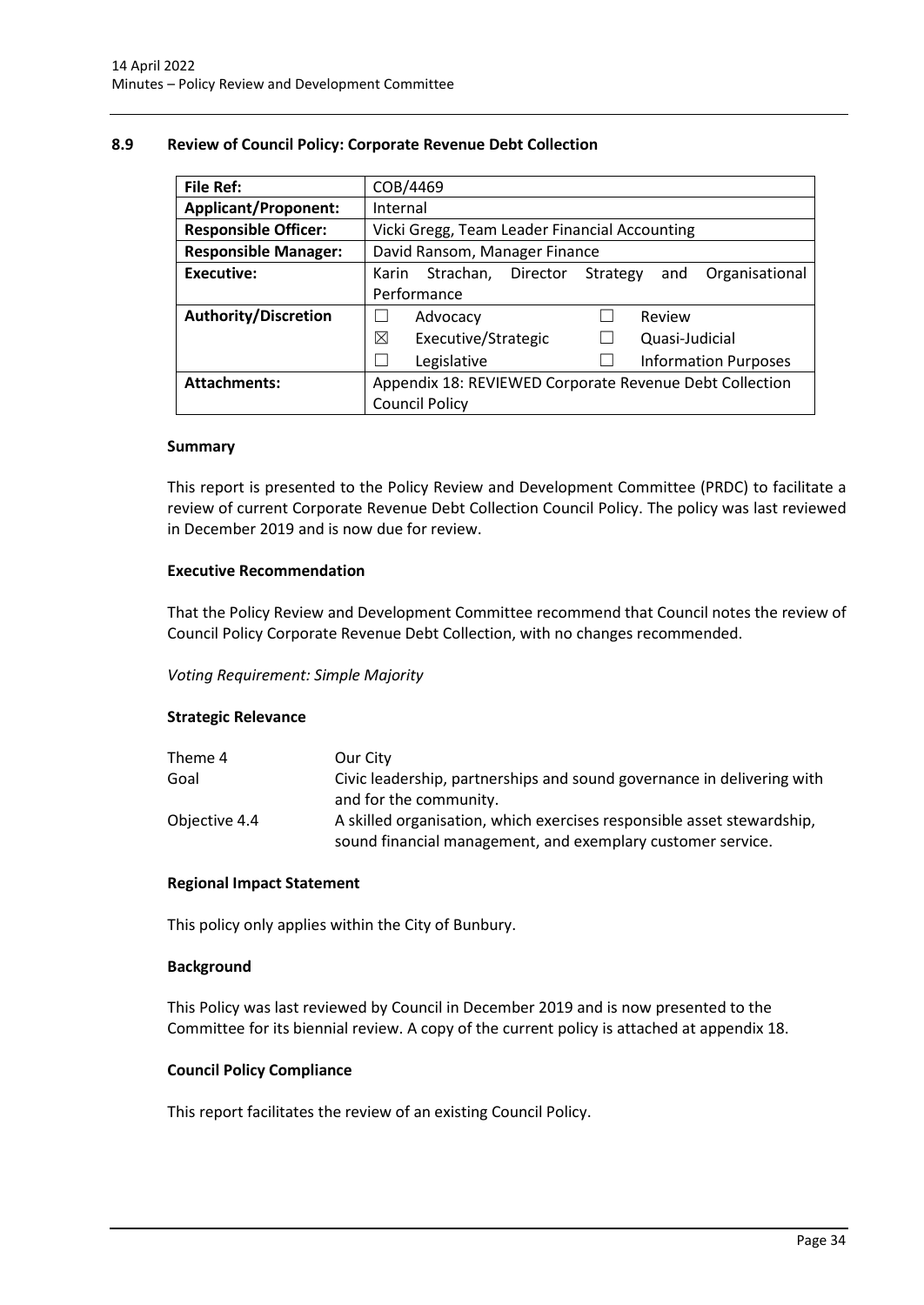# **Legislative Compliance**

The *Local Government (Financial Management) Regulations 1996* apply.

# **Officer Comments**

Officers have reviewed the current policy, and don't consider that any changes are necessary at this time.

Please note Council Decision 067/20 on 31 March 2020, where:

- 1. Council suspended interest charges on current (2019/20) outstanding rates, backdated to 1 March 2020; and
- 2. Council suspended the application of Council Policy Corporate Revenue Debt Collection until 30 September 2020.

Thereafter, the City of Bunbury will suspend its debt recovery processes whilst negotiating a suitable payment arrangement with a debtor. Where a debtor is unable to make payments in accordance with the agreed payment plan and the debtor advises us and makes an alternative plan before defaulting on the 3rd due payment, then the City will continue to suspend debt recovery processes.

Where a ratepayer has not reasonably adhered to an agreed payment plan, then for any Rates and Service Charge debts that remain outstanding after the Local Government (COVID-19 Response) Ministerial Order 2020 is revoked or expires, the City will offer the ratepayer one further opportunity of adhering to a payment plan that will clear the total debt by the end of the following financial year. Rates and service charge debts that remain outstanding at the end of this period will then be subject to the rates debt recovery procedures prescribed in the *Local Government Act 1995* and Council Policy Corporate Revenue Debt Collection.

# **Analysis of Financial and Budget Implications**

Nil

# **Community Consultation**

Nil

# **Councillor/Officer Consultation**

This matter is brought to the Policy Review and Development Committee for consideration.

# **Applicant Consultation**

Not applicable.

# **Timeline: Council Decision Implementation**

Following Council endorsement, any revisions to the policy will become effective immediately.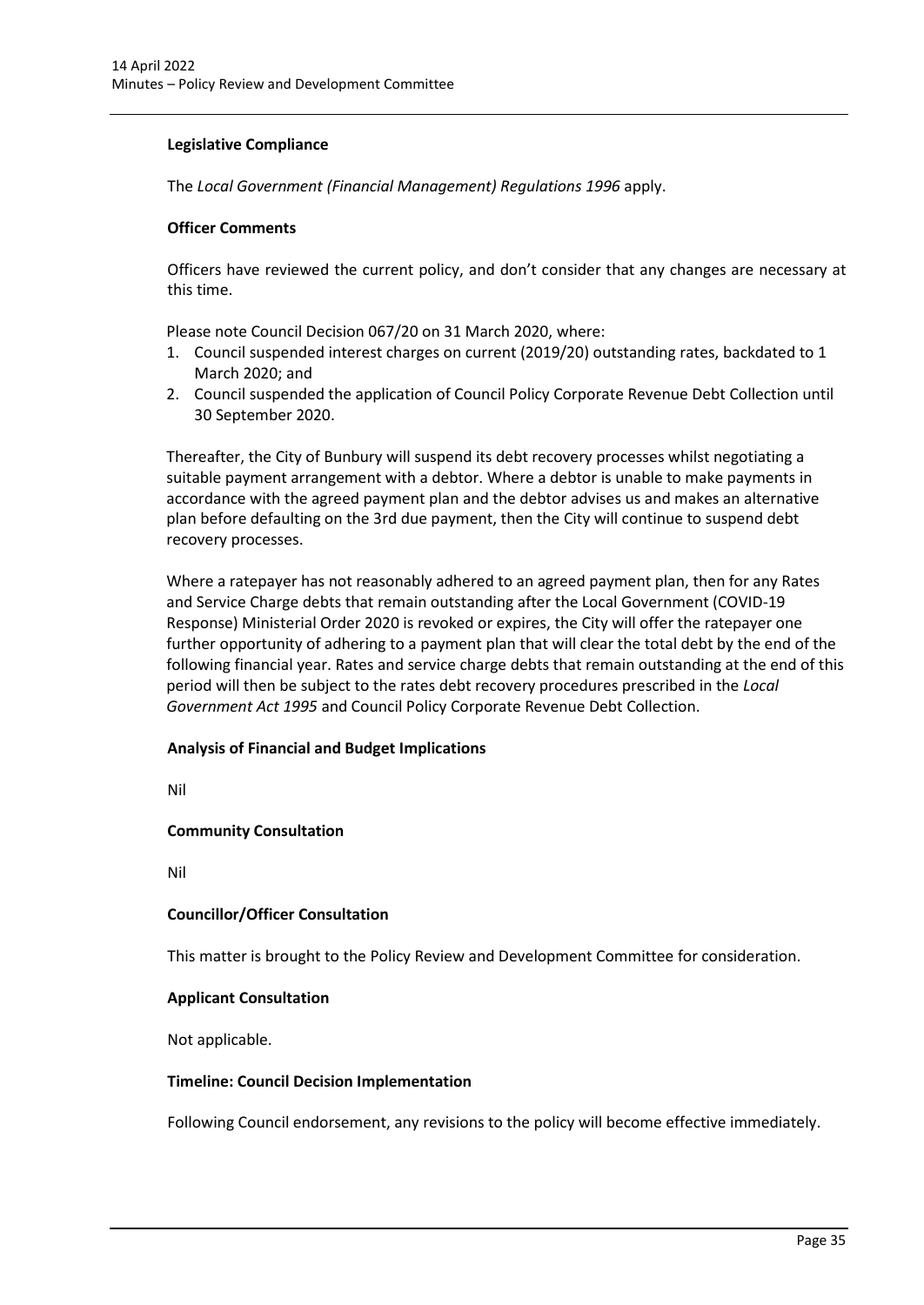# **Outcome of Meeting – 14 April 2022**

The Executive Recommendation was moved by Cr Steele and seconded by Cr Giles and was CARRIED unanimously as follows:

**That the Policy Review and Development Committee recommend that Council notes the review of Council Policy Corporate Revenue Debt Collection, with no changes recommended.**